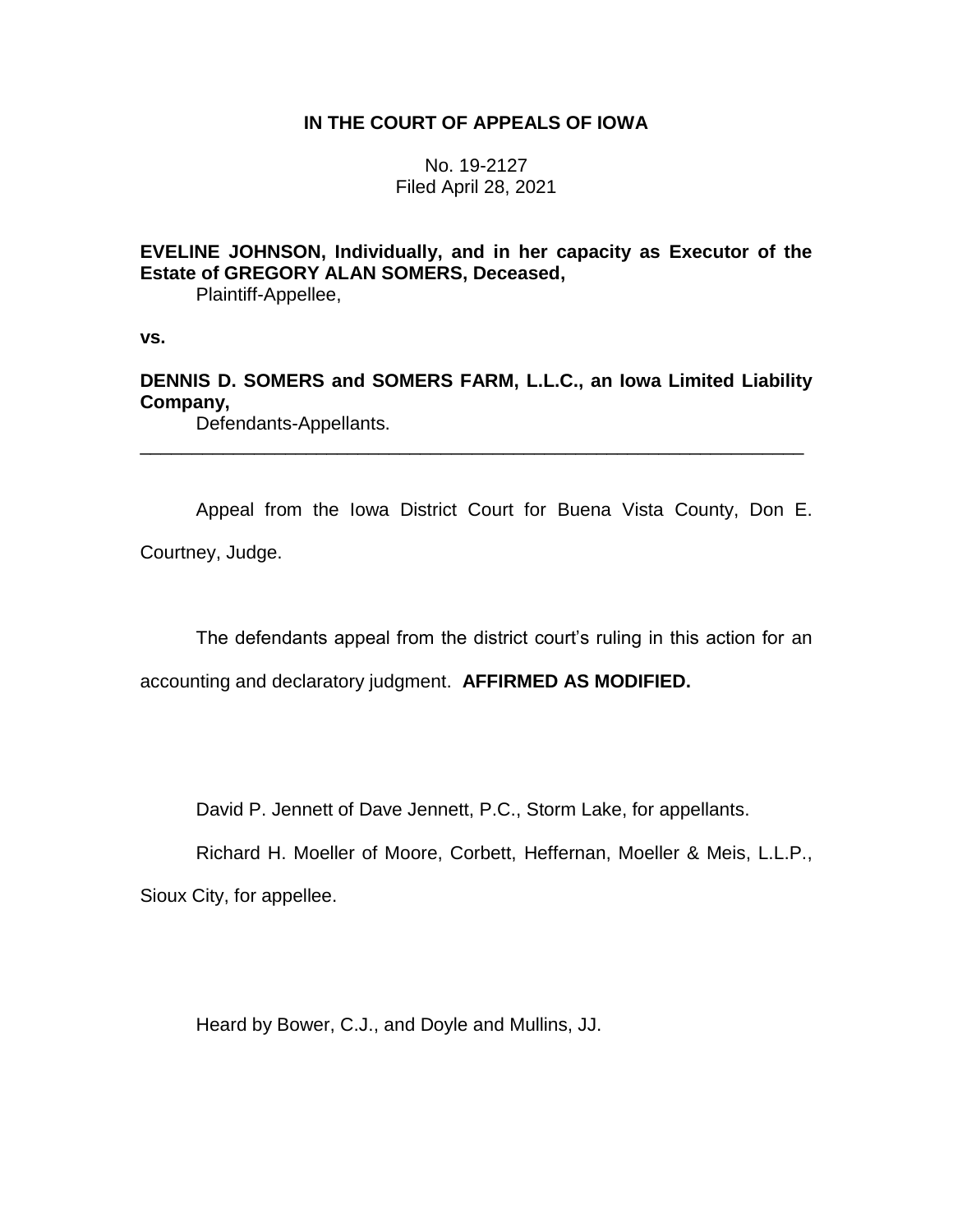#### **BOWER, Chief Judge.**

Dennis Somers (Dennis) and Somers Farm, L.L.C. (Somers Farm) appeal the district court's ruling in this action for an accounting and declaratory judgment brought by Eveline Johnson (Eveline), individually and as executor of the estate of Gregory Somers (Estate), in relation to the Estate's interest in Somers Farm.<sup>1</sup> The defendants contend equitable relief for partial liquidation should not be allowed, the court's ruling provides for a double recovery of \$75,000, and the interest rates and dates of accrual should be modified.

We affirm the court's decree in all respects with one exception. We modify the language of decretal paragraph 2(e), which shall provide: "Interest on the Capital Interest amount shall accrue at the statutory rate for interest on judgments from and after November 29, 2019."

#### **I. Background Facts and Proceedings.**

 $\overline{a}$ 

Gregory Somers (Greg) and his brother Dennis were involved in a number of business dealings together for many years, including telecommunications ventures in Greg's home state of Texas and telecommunications businesses and property investments in Dennis's home state of Iowa. At issue here is Somers Farm, an Iowa limited liability company.

Greg died on September 19, 2011. On November 16, Dennis sent an email to B. Bruce Johnson "to execute the Somers Farm LLC buy sell agreement." Two letters were attached to the email. In one, Attorney John Bjornstad wrote:

The purpose of this letter is to inform you that Dennis Somers intends to invoke the Somers Farm, L.L.C. Buy-Sell Agreement.

 $1$  At oral argument, the Estate acknowledged there are no individual claims made by Eveline and the only claims involve the Estate.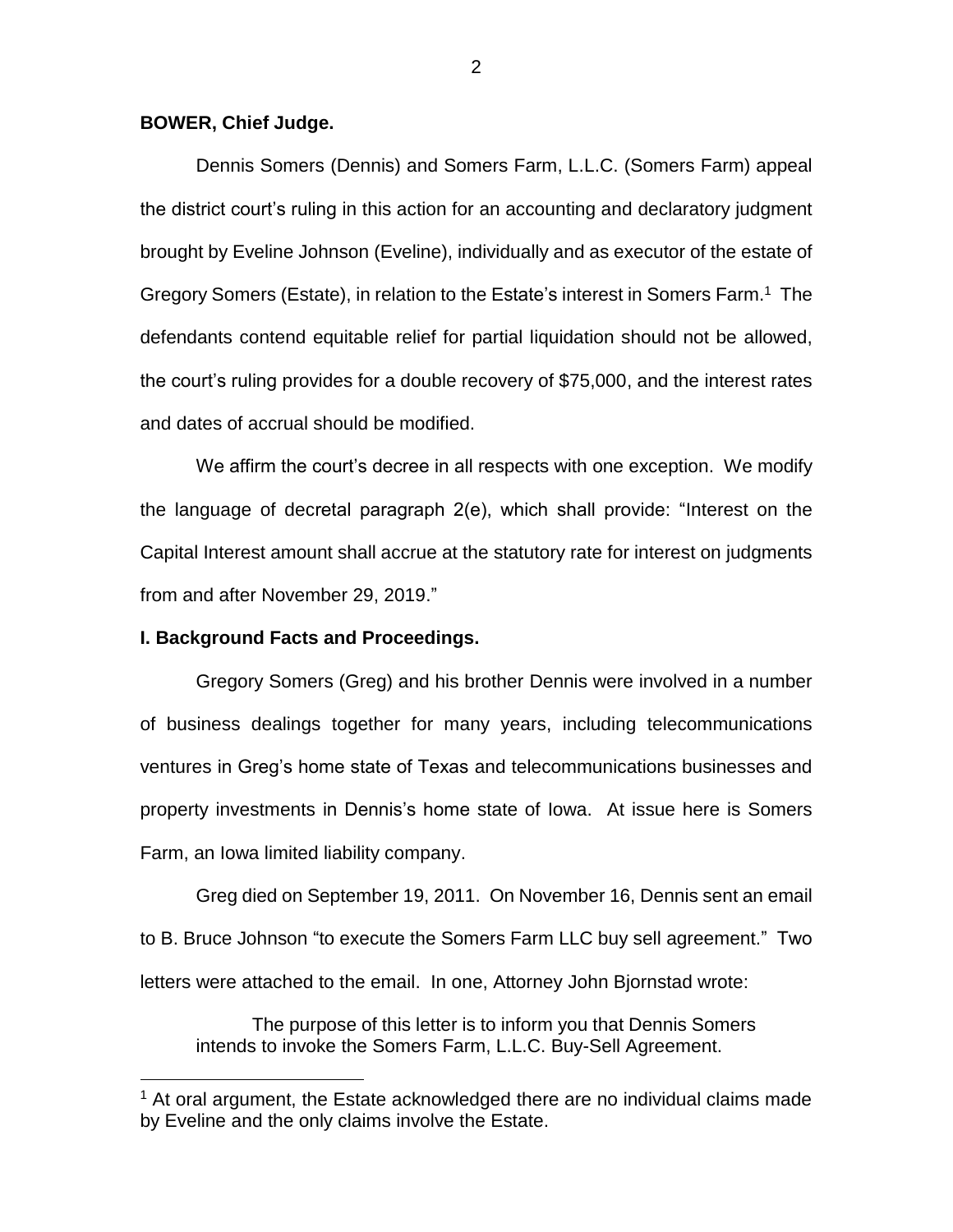Dennis, [(Dennis's wife)] Kathryn and Greg were the original members of [Somers Farm]. Dennis and Kathryn each owned a [forty-five] percent interest in [Somers Farm] while Greg owned a [ten] percent interest, Kathryn's interest transferred to Dennis upon her passing away in 2009.

The Agreement states that the initial value of Greg's interest is set at \$52,500.00 in 2003. The parties did not adjust this value in subsequent years. Dennis is proposing a variation in the calculation of the purchase price for Greg's interest in the LLC.

Attached to this letter is a letter from Dennis to [Eveline, Greg's life partner,] affirming Dennis'[s] intentions to purchase Greg's interest in the LLC, Dennis has set the equity of the LLC at \$575,770.00. Greg's 10% interest being \$57,577.00. Listed among the liabilities is a general business debt of Dennis and Greg's in the amount of \$148,000.00. This debt was generated by Net/Com but the bank required that the debt be secured by [Somers Farm] giving a mortgage to the Webb 150 acres. Dennis has personally assumed this debt, Greg's portion of said debt being \$74,016.84. Dennis proposes that his overpayment of \$16,439.84 (\$74,016.84 less \$57,577.00) be held over to see if the Net/Com debt can be settled by another of Dennis and Greg's businesses.

Dennis wrote to Eveline:

 $\overline{a}$ 

In reference to the Personal Guarantee's that Greg and I signed on the Net/Comm<sup>[2]</sup> line of credit, the loan has been inactive for [twelve] months. In the last [two] years we have managed to pay interest but have not been able to reduce the principal, this was set up to be a revolving line of credit. The amount was \$150,000 and we made one \$5000 interest and principal payment back in June just before we were served with a judgment and lien on the bank account from BLS for approximately \$60,000. These circumstances have made it very difficult for the bank to even think Net/Com has or ever will have the ability to repay the debt. The total payoff is \$148,033.68, that is principal and interest to date. Since Net/Comm

<sup>2</sup> Bjornstad's reference to Net/Com and Dennis's references to Net/Comm or Net/Com all appear to mean Net/Comm Services Corporation, a Texas Corporation formed on July 31, 2003. Its registered agent is B. Bruce Johnson (Johnson) with a mailing address of Dallas, Texas. The articles of incorporation list Dennis as the sole initial director. Dennis is listed as the President of the corporation in other official Texas filings.

Eveline testified Net/Comm was "a telecommunications company that sold originating and terminating traffic to other carriers, domestic and I believe there might have been international involved." In 2010, Net/Comm's tax documents reported Dennis owned 100% of the shares. Dennis testified Greg was the CEO of Net/Comm.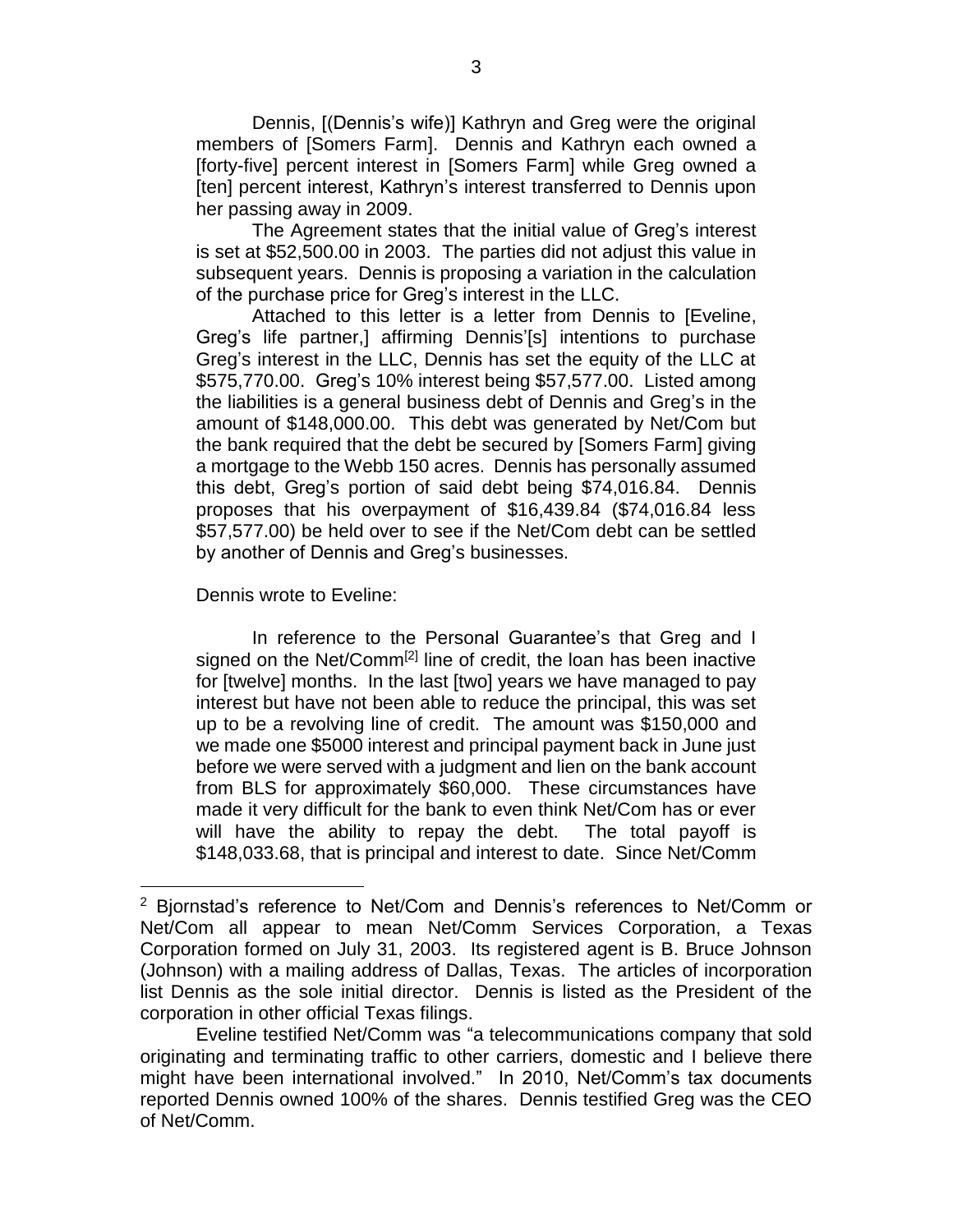has absolutely no way of paying this debt now or in the future the bank has asked that the guarantors pay it in full. In an effort to preserve ownership of the 150 acres of hunting land that I purchased in 1996 I am paying the full amount of the loan off immediately. I can't risk losing the relationship with the bank.

To simplify our individual family estates, trusts, wills etc. I have made the decision to execute the buy sell agreement as agreed upon by Kathy, Greg and I by the filing of the attached articles containing the buy/sell agreement signed and filed in 2004. . . . I have attached a copy of a letter from John Bjornstad that serves as my official request on this matter.

Johnson<sup>3</sup> responded by email dated November 18:

Hi [Dennis], I have read your email and I think there is a misunderstanding. I was Greg['s] attorney and represented his companies over the years. I am not the attorney for the estate, I am not [Eveline's] attorney and I think your action may be premature. No probate has been filed, the will has not been confirmed, [Eveline] has not been appointed the executrix. So there is nothing that can be done for now.

Eveline was appointed the executor of the Estate on March 5, 2012.<sup>4</sup> As

executor, Eveline was required to determine the assets and liabilities of the Estate.

Eveline engaged Texas attorney Robert Frisch to assist her as executor.

On September 17, 2013, Frisch wrote to Dennis noting Eveline requested

all legal files and documents Dennis and others removed from Greg's office "in

violation of the orders of Bruce Johnson that nothing be removed from the home,

and that you were to only make copies of documents needed for the continued

business operations of Net/Comm and 800 Special Services." The letter also

noted Dennis had not responded to a May 2, 2013 subpoena, had produced no

 $\overline{a}$ 

<sup>&</sup>lt;sup>3</sup> B. Bruce Johnson and Eveline Johnson are not related.

<sup>&</sup>lt;sup>4</sup> Eveline submitted Greg's will to the Texas probate court, which appointed her executor under the terms of Greg's will.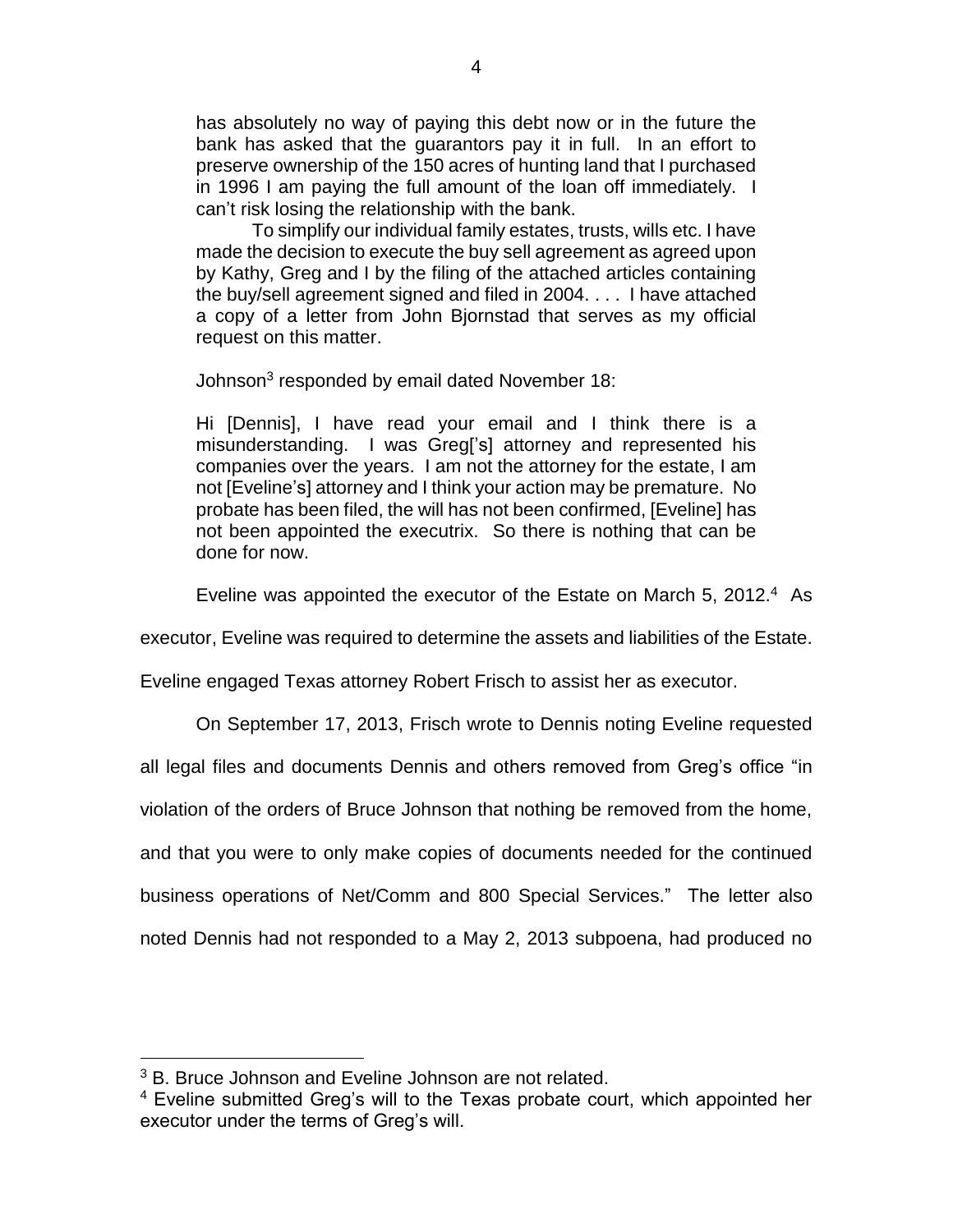documents, and had not appeared in court on June 29 per that subpoena. The

letter continues:

Also, we need to resolve with you the issue of the interest Greg Somers had in Somers Farm, LLC. In a letter dated November 16, 2011, your attorney John Bjornstad, on your behalf, wrote to Bruce Johnson advising that Greg owned only a ten percent (10%) interest and that you and your wife, Kathryn, owned ninety percent (90%). We believe that position is controverted in the documents that you removed from Greg's home. . . .

. . . . Accordingly, it is the Estate's position that the Estate of Greg Somers does own fifty percent (50%) of Somers Farm, LLC.; that Somers Farm, LLC., had no debt against it after the mortgage to the bank was paid; that you made no demand upon the Estate to pay a portion of the debt and have filed no claim with the Estate. Ms. Johnson does not dispute your right to purchase Greg's interest if, in fact, you can establish that the Buy/Sell Agreement was signed and in effect at Greg's death. In September, 2011, you provided to Bruce Johnson a Buy/Sell Agreement which was not dated.

Furthermore, your proposed buyout of the interest of the Estate in Somers Farm, LLC., has been rejected by the Executrix. Also, your claim, stated by your attorney, that Greg Somers owed you or the LLC \$74,016.84 is rejected.

On May 12, 2015, Eveline filed this action requesting an accounting of

Somers Farm and seeking a declaration that the Estate had a fifty-percent interest

in Somers Farm. The defendants filed an answer, asserting an accounting of

assets would be produced and contending Greg had only a ten-percent interest in

Somers Farm. The defendants also asserted a number of affirmative defenses

and a counterclaim for a declaration that Dennis be determined to be the sole

member of Somers Farm by virtue of a buy-sell agreement exercised on

November 14, 2011, and an order that the Estate indemnify Somers Farm "for any

amounts paid to or on behalf of Gregory Somers in excess of his capital account

and for attorney's fees and court costs required to be paid in connection to

Plaintiffs' lawsuit."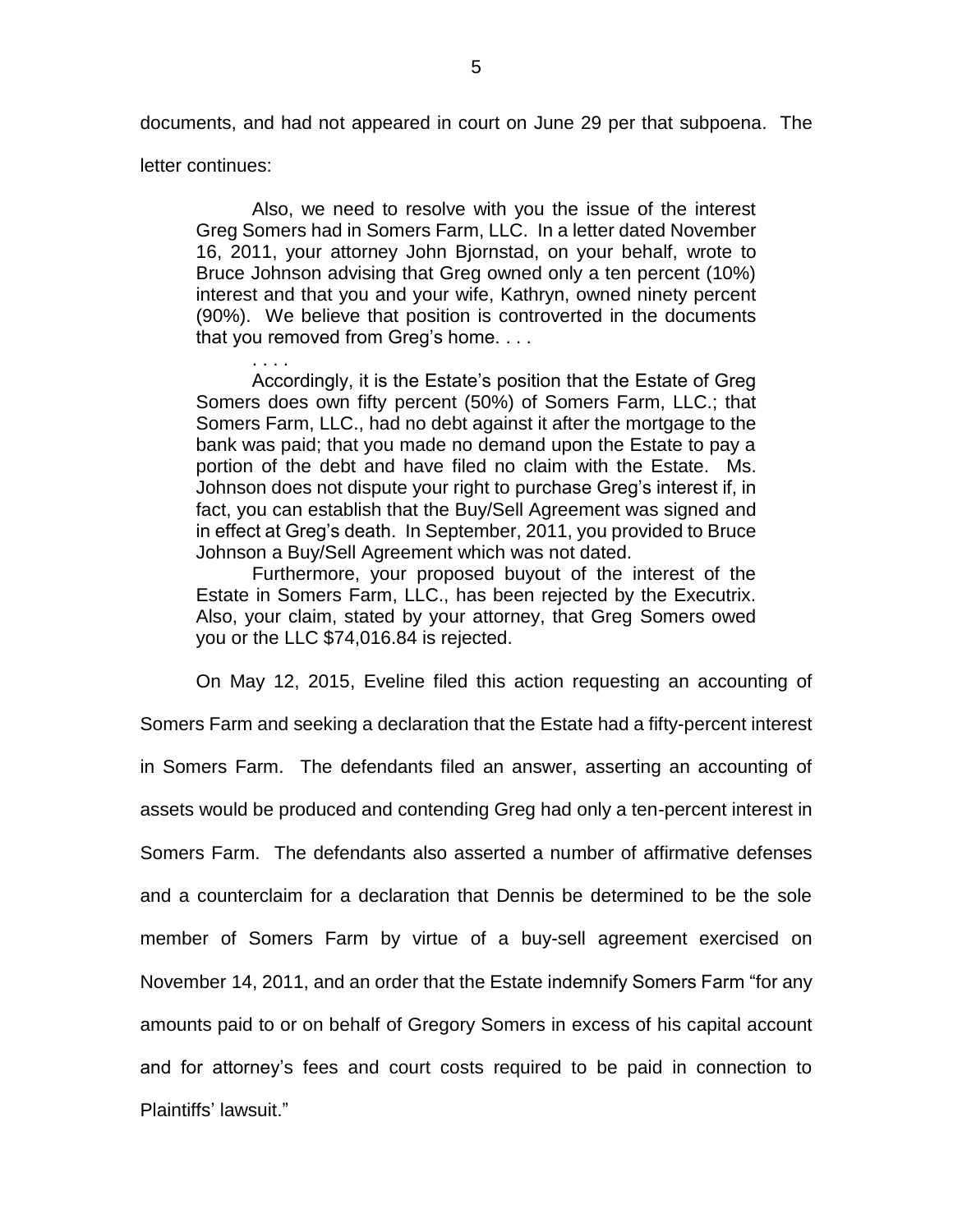In November 2017, the Estate was granted leave to file an amended petition, and the defendants were granted summary judgment on the Estate's claim for derivative action but denied summary judgment on other grounds.

Trial was held July 11, 12, and 13, 2018. Eveline testified all of Greg's papers concerning his businesses had been taken out of his office after the funeral

and she had been required to attempt to reconstruct them from various sources.<sup>5</sup>

The Somers Farm entity was originally set up in 2002 as a partnership—Somers,

Ltd.—with Greg owning fifty percent, Dennis owning twenty-five percent, and his

wife Nada Kathryn (Kathy) Somers owning twenty-five percent. Title to Iowa land

owned by the three individuals was placed in that partnership.

On March 10, 2004, "Articles of Organization for Somers Farm," the limited

liability company, were signed by Dennis as organizer and filed with the Iowa

Secretary of State. Article VII provides:

 $\overline{a}$ 

Managers of the limited liability company shall not be liable to the limited liability company or its members for monetary damages for breach of fiduciary duty as a manager; provided, however, that this limitation of liability does not apply to any of the following;

1. Breach of the manager's duty of loyalty to the limited liability company or its members.

2. Acts or omissions not in good faith or which involve intentional misconduct or a knowing violation of law.

3. Transaction from which the manager derives an improper personal benefit or a wrongful distribution in violation of Iowa Code Section 490A.807 [(2003)].

<sup>5</sup> Eveline testified that in 2015, she found Somers Farm documents in a box in her attic. Included in that box was a November 22, 2003 letter to Dennis and Greg from Bjornstad with enclosed proposed operating agreement and a buy-sell agreement. The proposed buy-sell agreement listed the interest of the parties as Dennis, twenty-five percent; Kathy, twenty-five percent; and Greg, fifty percent. The documents were not signed.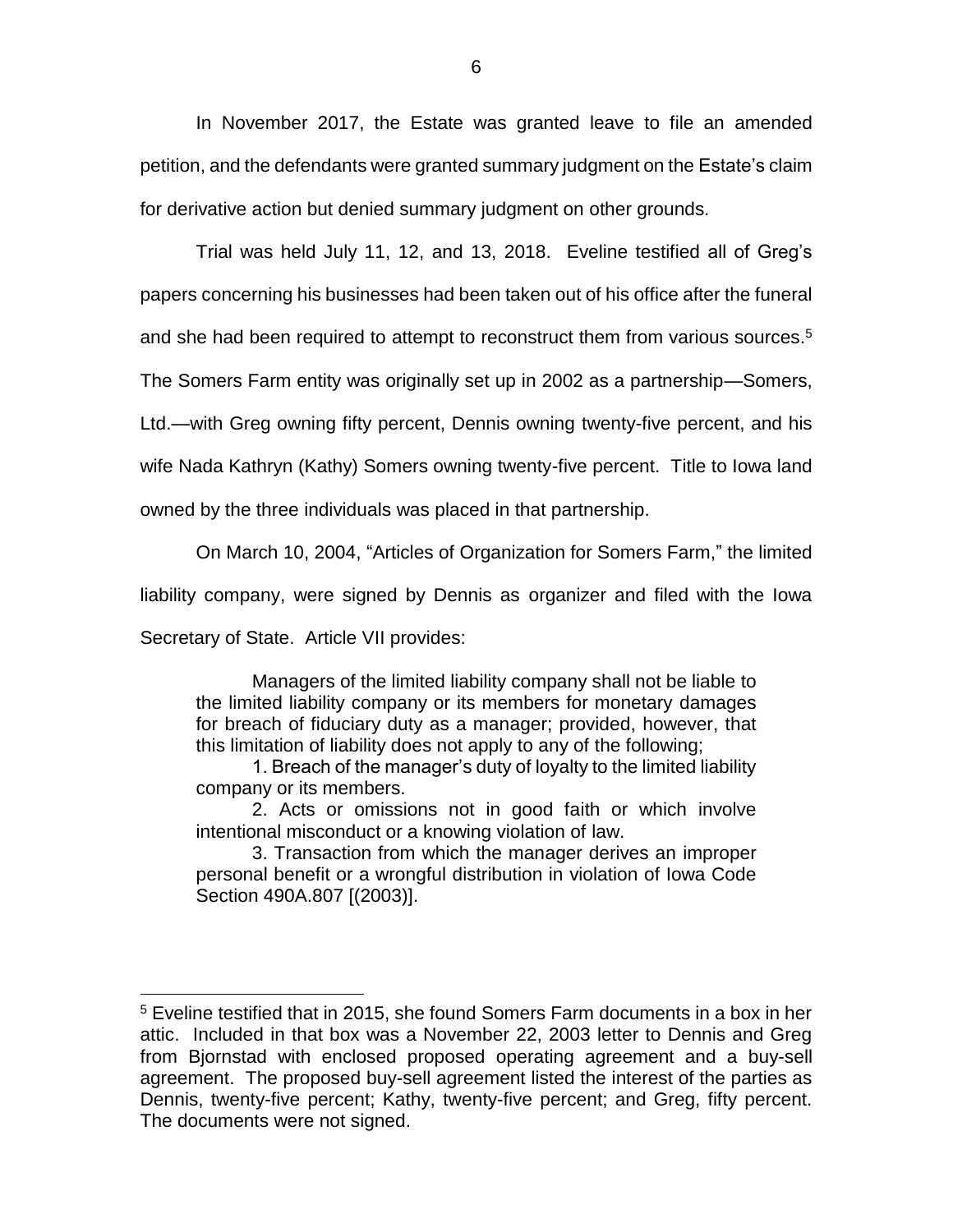Between August and September 2004, property owned by Somers, Ltd. was deeded to Somers Farm. Additional properties owned by Dennis, Kathy, and Greg were also deeded to Somers Farm.

Eveline obtained a signed Somers Farm operating agreement, dated June 30, 2004. The agreement was signed by Dennis, Kathy, and Greg. Section 2.04 of the operating agreement provides: "The names and addresses of the Members are set forth on Appendix A to this Agreement." And section 4.01 provides: "The Members listed on the Appendix to Section 2.04 have contributed the consideration to the capital of the Limited Liability Company and have received the Units representing either a Capital Interest or Profits Interest as set forth on Appendix A." In an October 1, 2012 communication between Bjornstad and Eveline's counsel, Bjornstad wrote "there was no appendix to the Operating Agreement." Bjornstad also noted: "[t]here are no books as to each member's capital account" and "[t]here are no accounting records but I am enclosing statements of income and expenses from 2005 through 2011."

In 2005, Somers Farm issued a tax document (Schedule K-1) to Greg noting his share of Somers Farm was fifty percent. Eveline submitted additional tax documentation that Greg was noted as a fifty-percent member of Somers Farm from 2005 through 2010. As managing member, Dennis was responsible for those filings. Eveline also submitted USDA farm operating plan documents—signed by Dennis—listing Greg as a fifty-percent member in 2009 and 2010. In 2012, Somers Farm's USDA farm operating plan listed "Gregory A Somers Estate" as

7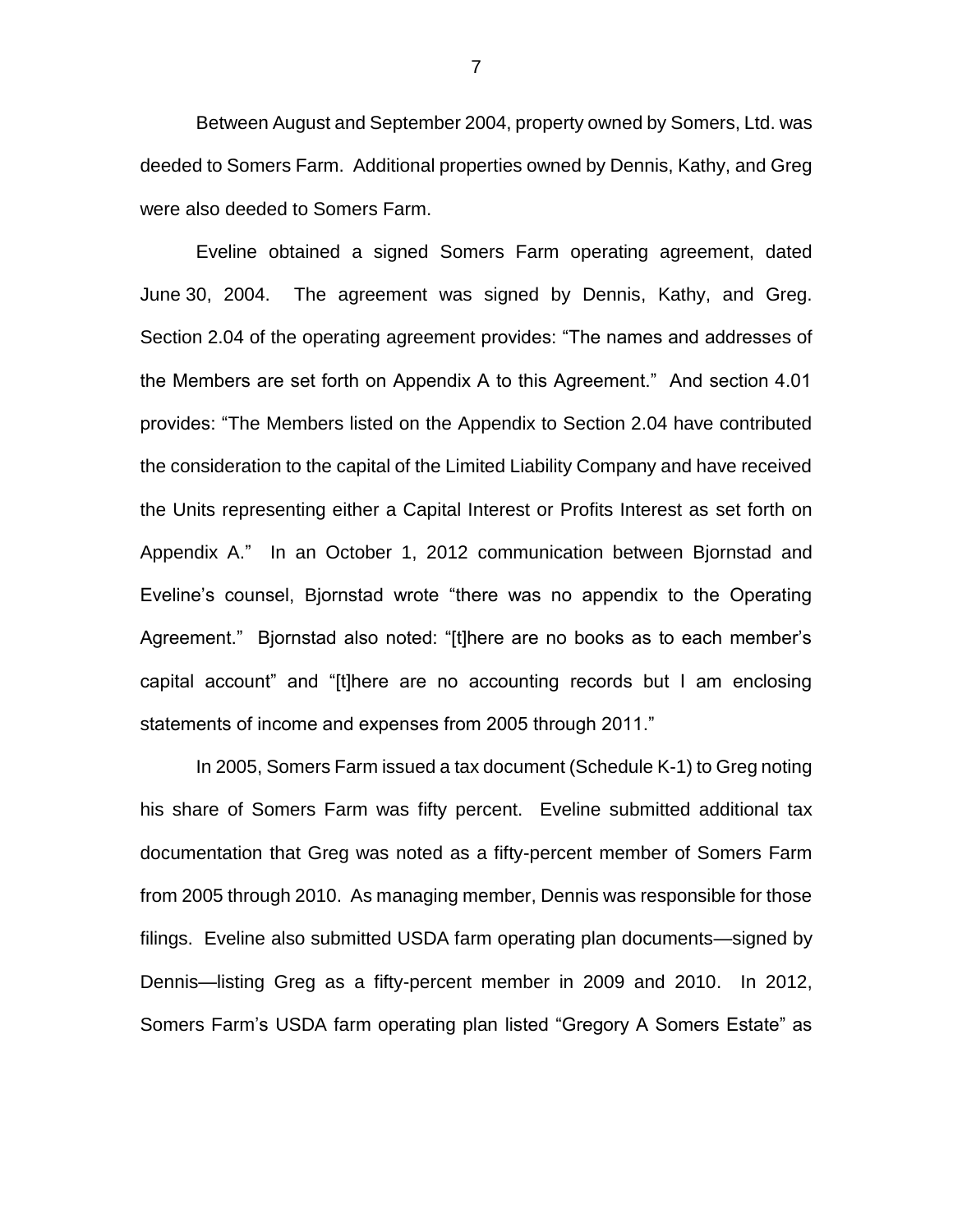having a fifty-percent share; Dennis as a twenty-five-percent share, and Linda Somers, "spouse of Dennis Somers,"<sup>6</sup> as having a twenty-five-percent share.

Eveline testified the assets of Somers Farm at the time of Greg's death included machinery and equipment and three recreational and hunting properties in Iowa known as (1) the Cabin and 20 acres, (2) the Doc Larson 80, and (3) the Webb 150. Eveline testified Somers Farm was owed the remaining proceeds from an installment sales contract (the Hoover contract), the final annual installment being due April 1, 2014.

In response to Eveline's request for an accounting, Dennis provided the following one-page document, which he acknowledged contained estimated property values at what he "felt" was a "fair price."

| Cash in bank              | \$              | 14,000.00  |                                                                                          |
|---------------------------|-----------------|------------|------------------------------------------------------------------------------------------|
| Crop in elevator          | \$              | 2070.00    |                                                                                          |
| Equipment                 | \$              |            |                                                                                          |
| <b>IH Tractor</b>         | \$              | 8500.00    |                                                                                          |
| Polaris Ranger            | $\overline{\$}$ | 7500.00    |                                                                                          |
| <b>Utility Trailer</b>    | \$              | 1700.00    |                                                                                          |
| <b>Bob Cat Skidloader</b> | \$              | 7000.00    |                                                                                          |
| Land                      | \$              |            |                                                                                          |
| Cabin on 20 acres         | \$              | 185,000.00 |                                                                                          |
| Doc Larson 80             | \$              | 290,000.00 |                                                                                          |
| Webb 150 acres wetlands   | \$              | 225,000.00 |                                                                                          |
|                           |                 |            |                                                                                          |
| <b>Total Assets</b>       | \$              | 747,770.00 |                                                                                          |
| Liabilities               |                 |            |                                                                                          |
| Note to FarmCredit Doc    | \$              | 14,000.00  | Due on Jan 1, 2012                                                                       |
| LOC to CS Webb 150        | \$              | 148,238.39 | Greg and [Dennis] used land as<br>collateral and signed personally on<br>this loan 50/50 |
|                           |                 |            | These were paid in September and                                                         |
| <b>Credit Card Taxes</b>  | \$              | 3000.00    | card is due Oct 15                                                                       |
|                           |                 |            |                                                                                          |
| <b>Total Liabilities</b>  | \$              | 165,238.39 |                                                                                          |
| <b>Total Equity</b>       |                 |            |                                                                                          |
|                           | \$              | 575,531.61 |                                                                                          |

2011 Somers Farm LLC Assets

 $\overline{a}$ 

<sup>&</sup>lt;sup>6</sup> Kathy died in 2009, and Dennis later married Linda.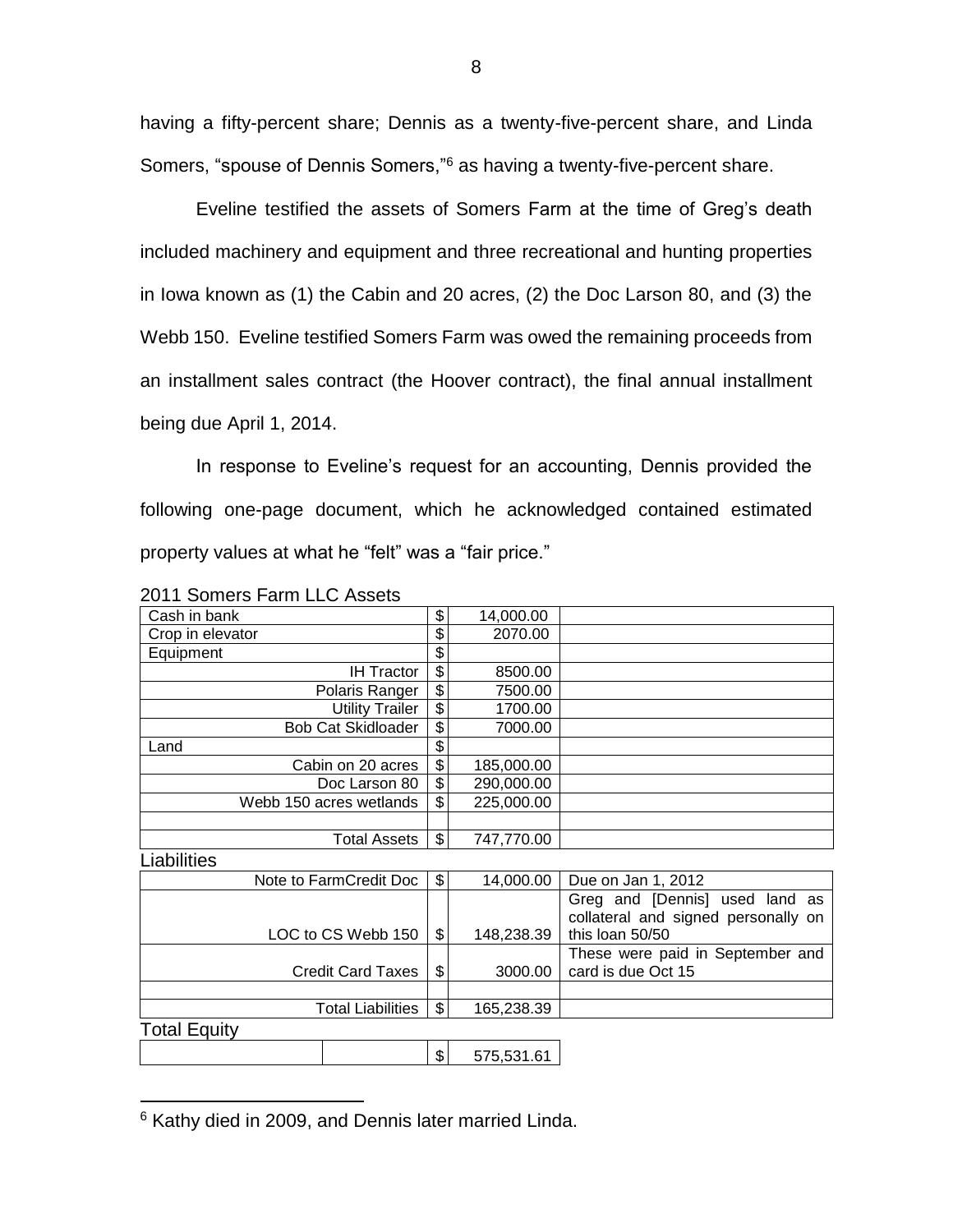Buy/Sell Settlement Amounts

| Community State Loan  | \$<br>148.033.68 |  |
|-----------------------|------------------|--|
| Greg's Estate Portion | \$<br>74,016.84  |  |
| Buv/Sell Amt          | \$<br>57.577.00  |  |
| Amt owed to Denny     | 16.439.84        |  |

Dennis used Community State Bank (CSB)<sup>7</sup> for the banking needs of both Somers Farm and Net/Comm Services. In 2007, Net/Comm Services obtained a line of credit from CSB. CSB required Greg and Dennis to co-sign a note to secure the \$150,000 line of credit. On August 21, 2009, Somers Farm entered into a hypothecation agreement with CSB signed by Dennis, which provides in pertinent part, "In consideration of your making, renewing, or extending a loan or loans to [Net/Comm Services,] Dennis D. Somers and Greg A. Somers, hereinafter referred to as the borrower, for which the [Webb 150] belonging to me has been tendered to you as collateral security." Greg and Dennis renewed the promissory note for the Net/Comm Services line of credit on November 10, 2010. The CSB records for Net/Comm Services indicate the amount owed on the line of credit on November 19, 2010, was \$148,238.89.

Eveline testified she learned that on November 9, 2011, Dennis obtained \$225,000.00 from 1713 McNaughton Way, LLC (McNaughton Way). On March 7, 2012, McNaughton Way recorded a real estate mortgage between McNaughton Way and Somers Farm on the Webb 150 in the amount of \$225,000.00. In 2015, Eveline was notified the March 7, 2012 mortgage was in default and was subject to voluntary foreclosure. The notice indicated a thirty-day redemption period and a debt owing of \$236,613.70 plus interest.

 $\overline{a}$ 

 $7$  Referred to by Dennis as CS in the list of assets and liabilities.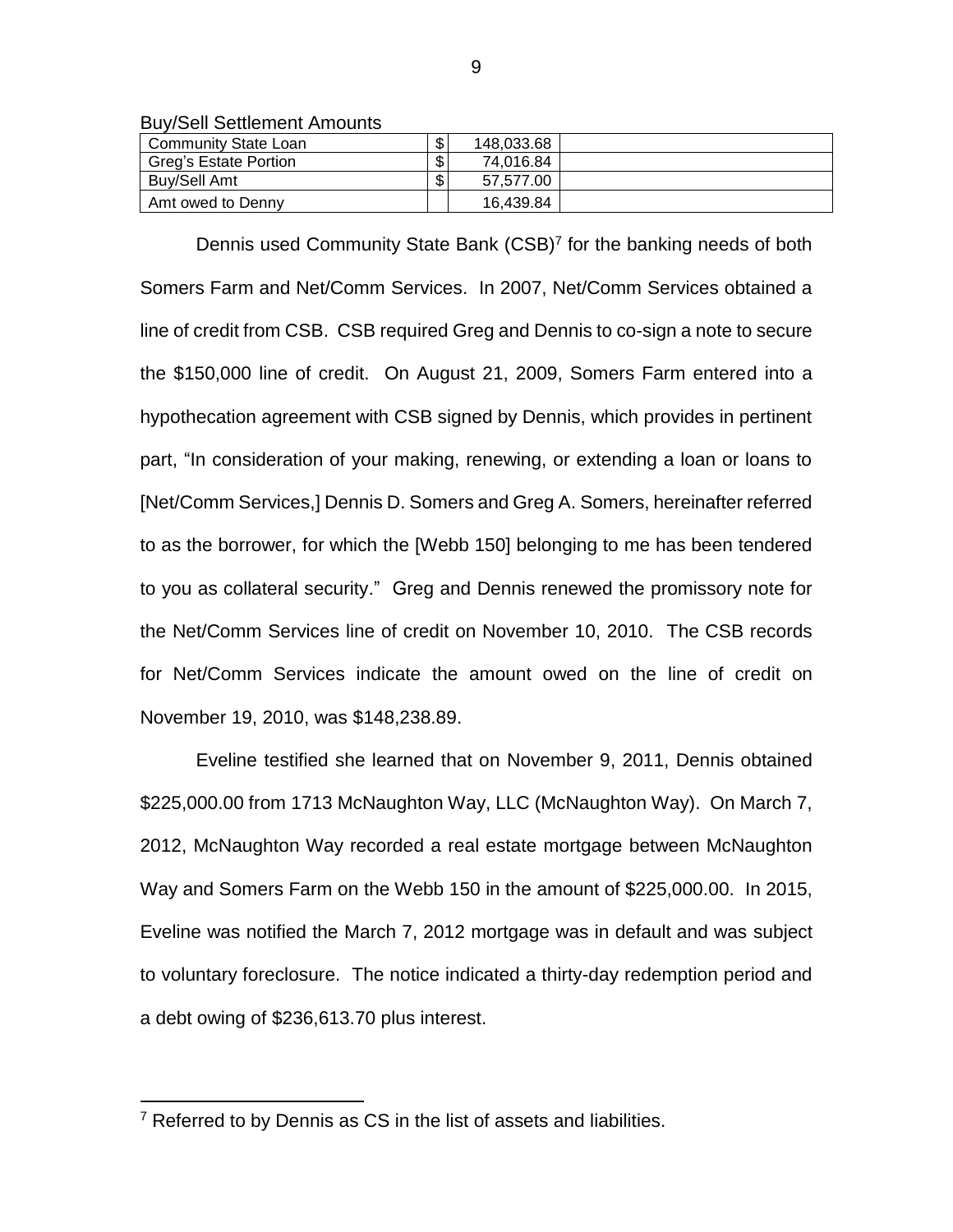Eveline testified she learned of the Somers Farm buy-sell agreement after

Johnson sent her a copy of the September 2011 email from Bjornstad and Dennis.

She testified Dennis did not follow any of the procedures set out in the buy-sell

agreement.<sup>8</sup>

Eveline learned about the Hoover contract while carrying out her job as

executor.

 $\overline{a}$ 

<sup>8</sup> The buy-sell agreement Dennis presented stated, in part:

# Section Three

# Death of Member

On the death of any member, the other members shall purchase the member's entire interest in the membership for a price and on terms as determined in Section Four.

#### Section Four Determination of Price

It is agreed that the current fair market value of the membership's capital assets, including good will, is Five Hundred Twenty-five Thousand dollars (\$525,000.00); and therefore, the value of each member's interest is as follows:

| Dennis D. Somers    | \$236,250.00 |
|---------------------|--------------|
| Nada Kathryn Somers | \$236,250.00 |
| Gregory A. Somers   | \$52,500.00  |

The members agree to redetermine these values within thirty (30) days following the last day of December and on the last day of December of each year with the first revaluation to take place no later than January 1, 2004. The redetermined value shall be signed by the members and attached and made part of this agreement.

If the members do not make such a redetermination for any twelve (12) month period, the last previously stipulated value shall control, except that if the members fail to make a redetermination for any twelve (12) month period and death occurs, then the purchase price shall be the deceased or disabled member's capital account as shown on the books of the membership at the beginning of the fiscal year in which the member's death occurred, adjusted as follows:

The capital account shall be increased or decreased by the deceased members' share of membership profits or losses from the beginning of the membership year to the date of death and decreased by the deceased partner's withdrawals during that period.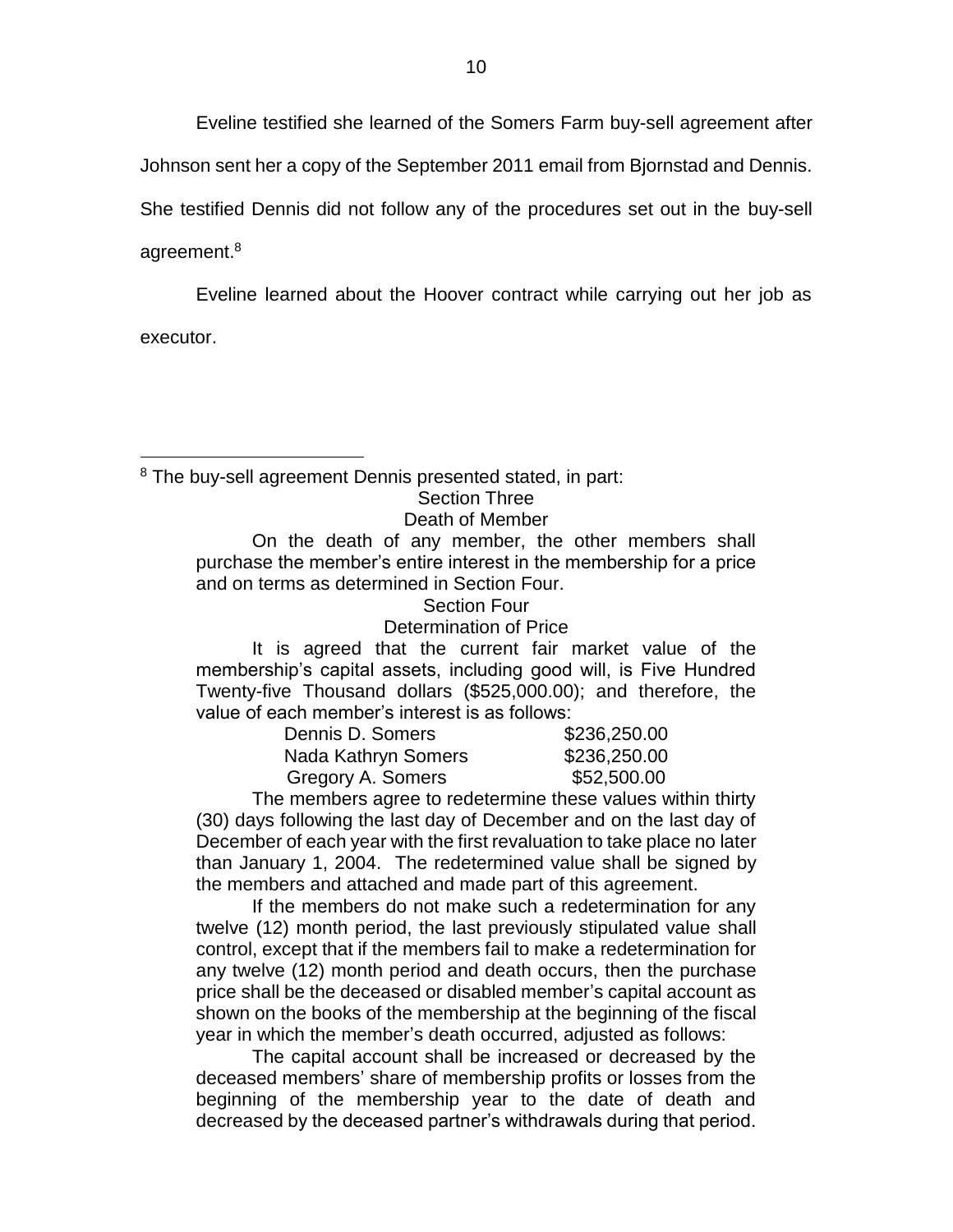Bjornstad testified he prepared the legal documents and tax documents for Somers Farm over the years, relying on information provided to him by Dennis. Bjornstad testified the property sold to the Hoovers by way of the Hoover contract had been paid off early in 2012, the balance at that time being about \$14,195. With regard to the buy-sell agreement, Bjornstad testified he discussed that with Dennis. He acknowledged the procedures of the agreement had not been followed when Kathy died or when Linda became a member. He acknowledged Dennis was proposing a method other than what was provided in the buy-sell agreement in his offer to Eveline. When asked why Dennis did not "just make the calculation as set forth in the buy-sell agreement," Bjornstad stated: "I don't think we discussed that. I think we just kind of went with what [Dennis] thought was going to be a good value for the property."

The Estate called Dennis to testify. He acknowledged he was responsible for the various tax and USDA filings for Somers Farm that showed Greg or his estate was a fifty-percent member of the limited liability company.

With respect to the loan from McNaughton Way, Dennis testified, "[T]he check from McNaughton Way was made out to Somers Farm, LLC, went into Somers Farm, LLC. I could have put it from Somers Farm, LLC into Net/Comm, I guess, via a loan." Dennis thus acknowledged the \$148,238.89 payment he made to CSB on November 10, 2011, represented an unwritten loan by Somers Farm to Net/Comm Services and should be considered an asset of Somers Farm.

When asked what the purpose was for the March 7, 2012 mortgage Somers Farm granted to McNaughton Way, Dennis stated it was "[t]o collateralize the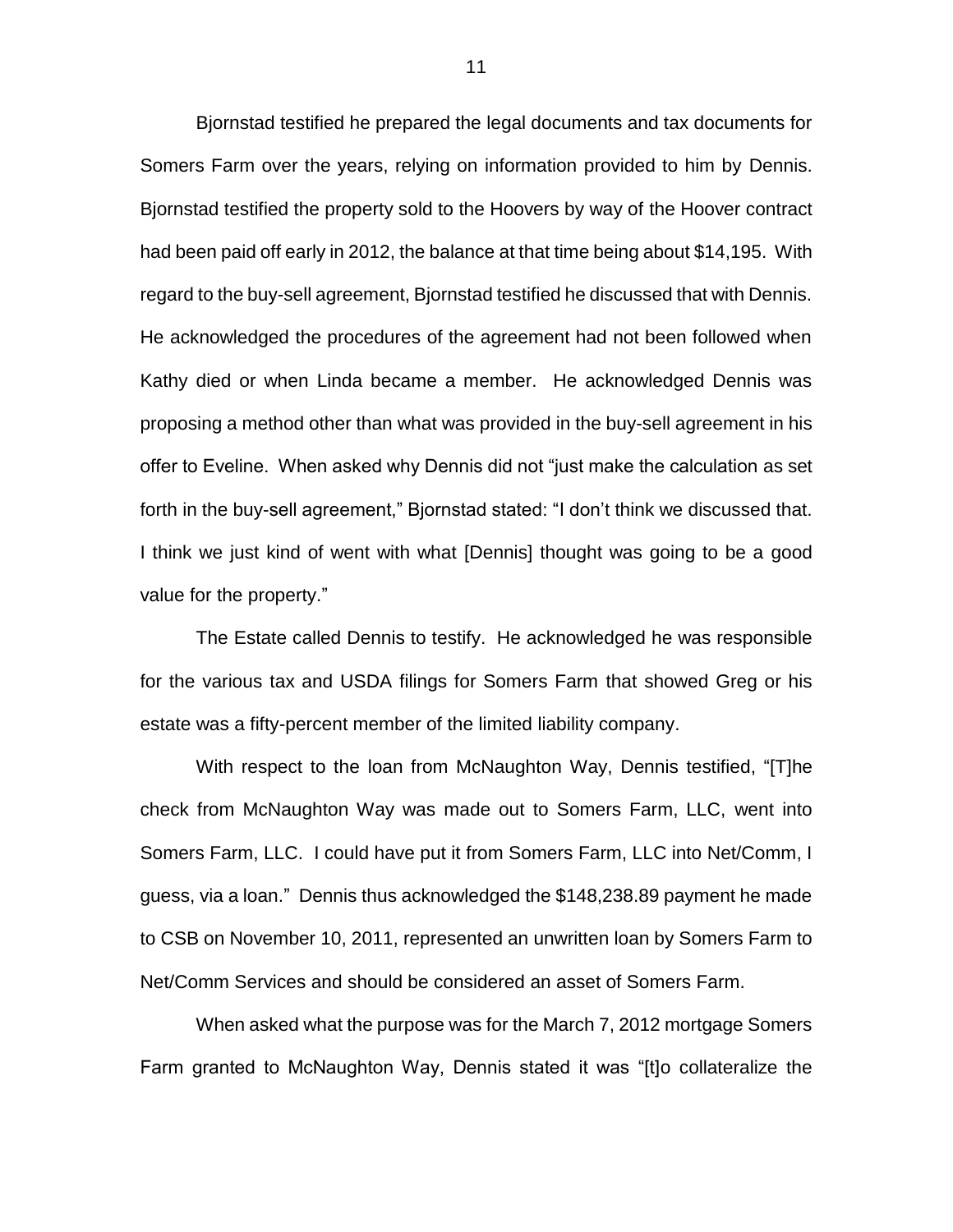[November 2011] loan for [\$]225,000 from McNaughton Way." His testimony

continued:

. . . .

Q. So in addition to the mortgage given to McNaughton Way by Somers Farm, LLC, did—excuse me, did Somers Farm, LLC also sign a note obligating the company to pay \$225,000 to McNaughton Way? A. Yes.

Q. And that was different from what the situation was when the loan was solely the obligation of you and Greg and Net/Comm Services Corporation; correct? A. Correct.

Q. And how much was the loan that had to be paid to [CSB] by you, Greg and Net/Comm Services Corporation? A. I believe it was a little over \$148,000 was the payoff.

Q. The—the money you borrowed from McNaughton Way was in the amount of \$225,000; correct? A. That's correct.

Q. So there was an excess—there was an additional \$75,000 over and above the amount that had to be paid to [CSB]? A. Yes, sir.

. . . . Q. What happened to that money? A. Transferred that into an interest-bearing account to be able to use for ongoing expenses in the forward years.

Q. Okay. So Somers Farm, LLC had a savings account as well? A. I don't believe so. I believe that was an account only in my name.

Q. So you transferred to this to your savings account? A. Yes, I believe so.

On November 29, 2019, the district court entered its findings of facts,

conclusions of law, and decree. We set out pertinent fact findings here:

34. . . . . The court therefore finds that the \$75,000 that Dennis caused [Somers Farm] to transfer to him was wrongful to other members, or it constituted a cash distribution or withdrawal of capital, which was made without a corresponding cash distribution or withdrawal to the other members of the limited liability company.

35. When Nelson [owner of McNaughton Way] gave Dennis the \$225,000 on November 11, 2011, there was no written agreement, oral agreement, note, mortgage, or other documentation evidencing the terms of the transaction. Therefore, there is nothing to show that [Somers Farm] was a borrower at that time. Not until March 7, 2012, four months after, did Dennis cause him and [Somers Farm] to sign a note in favor of McNaughton Way, and cause [Somers Farm] to secure that note with a mortgage on the Webb 150.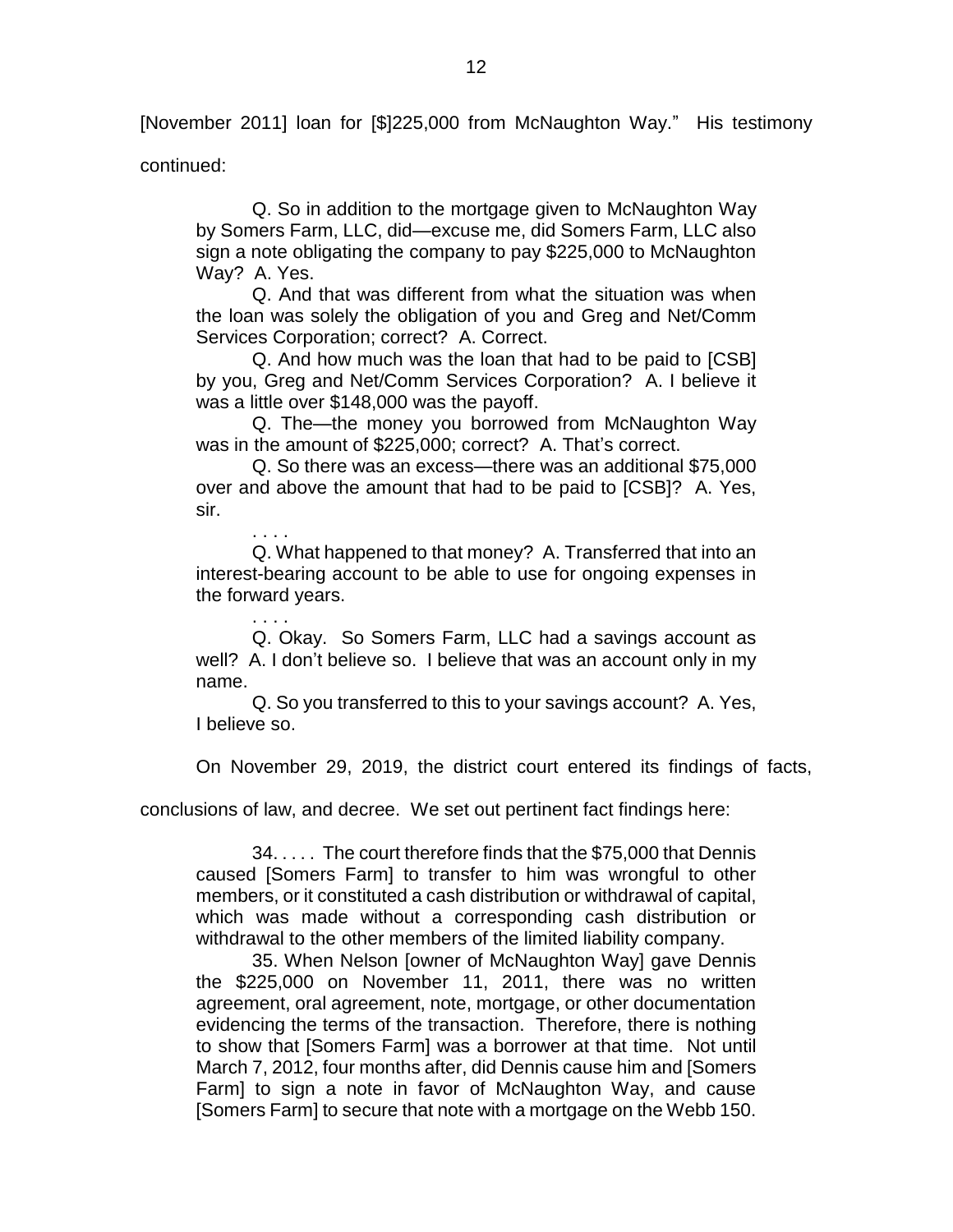Dennis claims he had the authority to take this action on behalf of [Somers Farm] as its manager, pursuant to various provisions of the Operating Agreement.

36. When defining and considering Dennis'[s] authority and duties as manager of [Somers Farm], he might be able to persuade the court that Greg consented to or acquiesced in those actions before he died. The same cannot be said about those same rights and obligations as they apply to Eveline and Estate. Instead, the evidence shows, and the court finds that within days or weeks after September 19, 2011, Dennis knew that Eveline disputed his position regarding the Buy-Sell Agreement; that soon after March 5, 2012, Dennis knew Eveline had been appointed as executor of Estate; that Dennis knew by at least by August 23, 2012, that Estate was demanding to be treated as a transferee of . . . Greg's membership interest; and that by May 12, 2015, Dennis had been sued by Estate for an accounting, breach of fiduciary duty, and other claims. Any one of these circumstances put Dennis on notice that Eveline and Estate expected him to act as a fiduciary and perform his duties according to the terms of the Operating Agreement and the law applicable to limited liability companies.

37. Given this change in circumstances, Dennis'[s] actions on March 7, 2012, must be measured according to the terms of the Operating Agreement and applicable law. Dennis points to the enumeration of powers under Section 6.02 of the Operating Agreement. However, each of those *specific* authorities are prefaced with the requirement that they are granted as "necessary, proper, convenient or advisable to effectuate and carry out the purposes, business and objectives of the Limited Liability Company." Given the findings in paragraph 34 above, the most egregious being the \$75,000 of the \$225,000 that Dennis transferred to himself, the note and mortgage made by [Somers Farm] to McNaughton Way does not fit within this grant of authority.

38. Likewise, the change in circumstances flowing from Greg's death show Dennis'[s] actions regarding [Somers Farm's] financial matters fall far short of his duties as manager. . . . Dennis did nothing to change the way he treated [Somers Farm] as his own personal asset, paying his personal obligations or purposes (i.e., a house mortgage payment, a donation to Iowa Lakes Corridor), loaning money to others (i.e., loan [or transfer to other entities Dennis owned or controlled]), and generally commingling funds between [Somers Farm's] checking account with accounts belonging to him and other entities he owned or controlled. All the while, right up to the present time, Dennis failed to maintain any form of bookkeeping or accounting, and as a result he does not (at least at this time) have the ability to trace funds going in and out of the account, so as to enable the Estate to exercise its rights as a transferee.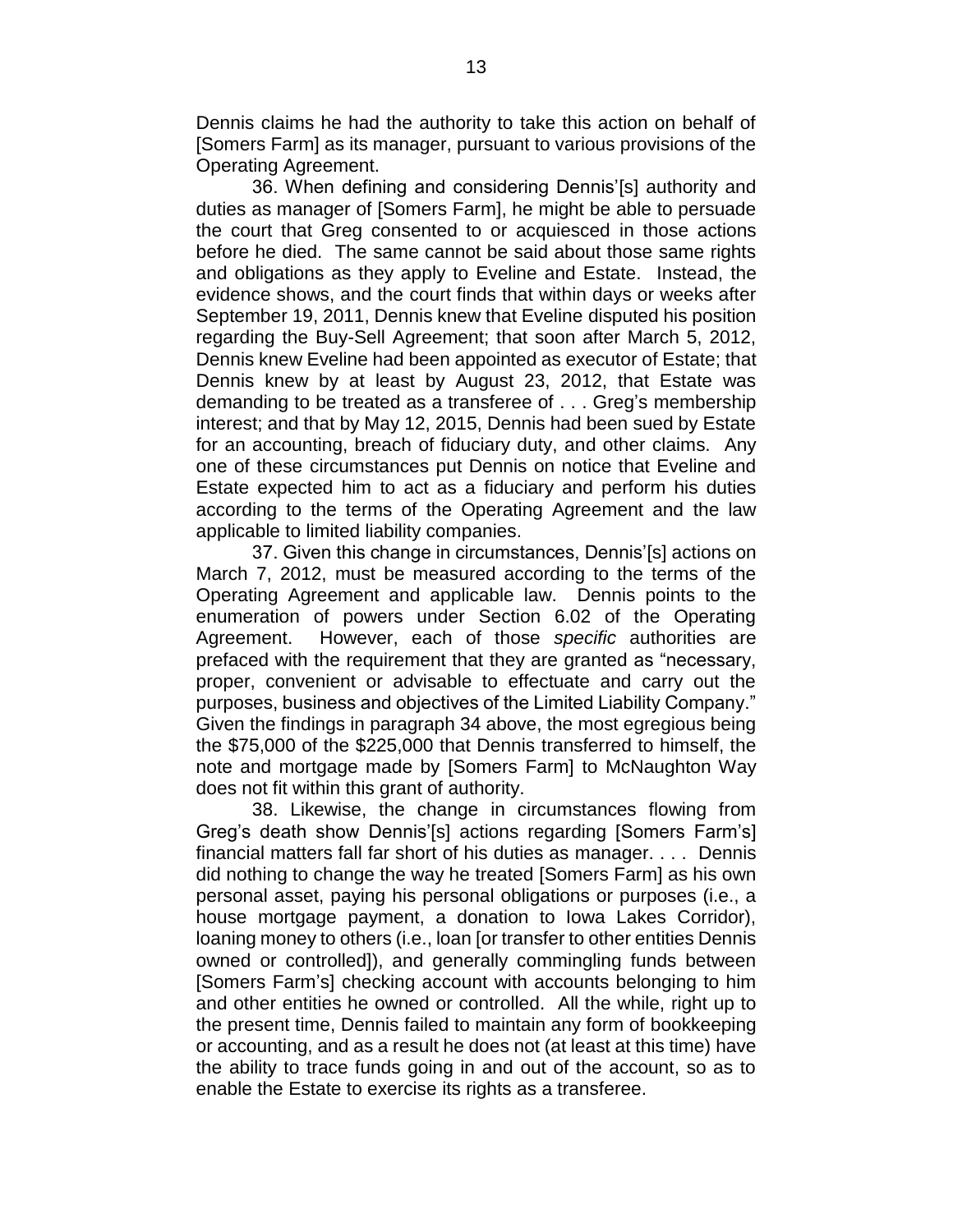39. The court therefore finds that the loan should have been only an obligation of Dennis and/or [Net/Comm Services], that Dennis'[s] actions in causing [Somers Farm] to incur a secured obligation have to be measured by his duties as the manager of the limited liability company, and that Dennis exceeded his authority to make [Somers Farm] a maker of the note to McNaughton Way and to execute and deliver the mortgage to secure that debt.

40. Subsequently, Dennis caused [Somers Farm] to convey all of the Webb 150, owned by [Somers Farm], to McNaughton Way by voluntary foreclosure, to release himself from any liability on the debt. The result is that [Somers Farm] surrendered an asset that Dennis claimed was worth at least \$225,000 in exchange for discharging a debt [owed by Dennis or Net/Comm] of \$148,238. Dennis tried to explain this loss of over \$76,000 by claiming that [Somers Farm] received those funds and used them for other company expenses, including the Farm Credit loan and interest on the McNaughton Way note. The court does not accept this explanation as true.

The court also found "Greg's death, without more, did not require dissolution

of [Somers Farm] because [Dennis] (and presumably Linda) consented to its

continuation pursuant to the Operating Agreement."

With respect to both the Hoover contract and Somers Farm, the court ruled

Greg had a fifty-percent interest at the time of his death.

The court concluded the Estate was a transferee member of Somers Farm

entitled to an accounting for the Hoover contract and for Greg's membership

interest. The trial court explained:

An action for an accounting is generally in two parts: determining whether the plaintiff is entitled to an accounting, and, if so, the actual accounting. 1 Am. Jur. 2d, Accounts and Accounting § 65; *Ontjes v. McNider,* 224 Iowa 115, 275 N.W. 328, 332 (1937). In the latter part, the burden to prove that the money over which he had control was properly handled may be shifted to defendant. 1 Am. Jur. 2d, § 65; *see Hum v. Ulrich,* 458 N.W.2d 615, 617 (Iowa Ct. App. 1990). And if the property has not been properly handled, the plaintiff is entitled to a judgment for the amount found due. 1 Am. Jur. 2d, § 67; 1A C.J.S. Accounting § 5.

The court has found that the sellers' interests in the Hoover Contract was never assigned to [Somers Farm], and thus Greg's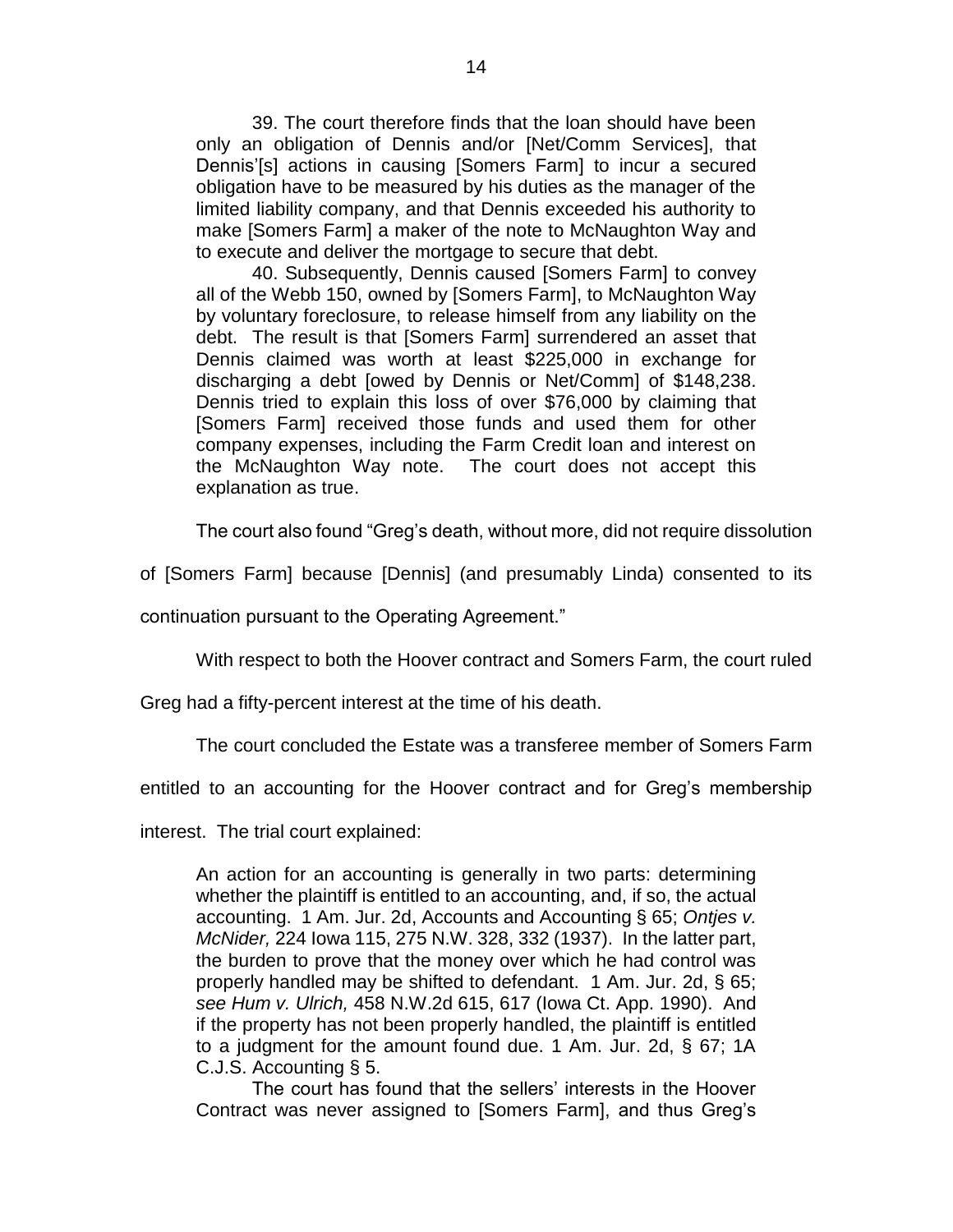50% interest remained with him on the day he died. Therefore, when it was paid off on March 13, 2012, half of the sale proceeds should have been paid to Estate. By that time, Dennis knew Eveline had rejected his proposal for [Somers Farm], and by August 3, 2012, he was being asked, "What amount [of the sale proceeds] is owed to Greg's Estate." Accordingly, the Estate is entitled to judgment against Dennis for \$7097.

Determining the Estate's entitlement to an accounting Iowa Code section 489.102(13) defines a member as "a person that has become a member of a limited liability company under section 489.401 and has not dissociated under section 489.602." A person is dissociated as a member of a limited liability company if the person dies. Iowa Code § 489.602(6)(a). "[W]hen a person is dissociated as a member of a limited liability company . . . any transferable interest owned by the person immediately before dissociation in the person's capacity as a member is owned by the person solely as a transferee," subject to Iowa Code Section 489.504. Iowa Code § 489.603(1)(c). Section 489.504 states that a "deceased member's personal . . . other legal representative may exercise the rights of a transferee provided in section 489.502, subsection 3, and for the purposes of settling the estate the rights of a current member under section 489.410." Further, Iowa Code section 489.502(3) states that, "In a dissolution and winding up of a limited liability company, a transferee is entitled to an account of the company's transactions only from the date of dissolution."

In its ruling on defendants' motion for summary judgment, this court directed that "Estate's right to 'full information' about [Somers Farm]'s 'financial condition' entitles the Estate to the accounting it requests so long as all of the requirements of section 489.410(2)(b) are satisfied and that the accounting request is for the purposes of settling the estate as required by section 489.504."

(Alterations to internal quotations in original.) The court concluded Eveline met the

requirements under Iowa Code section 489.410(2)(b).

The court concluded Dennis failed in his burden to show the money over

which he had control was properly handled after Greg's death. The court wrote,

"As long as he maintains he is entitled to continue operations of [Somers Farm],

he has to account to the Estate, as a transferee, from September 2011 to the

present."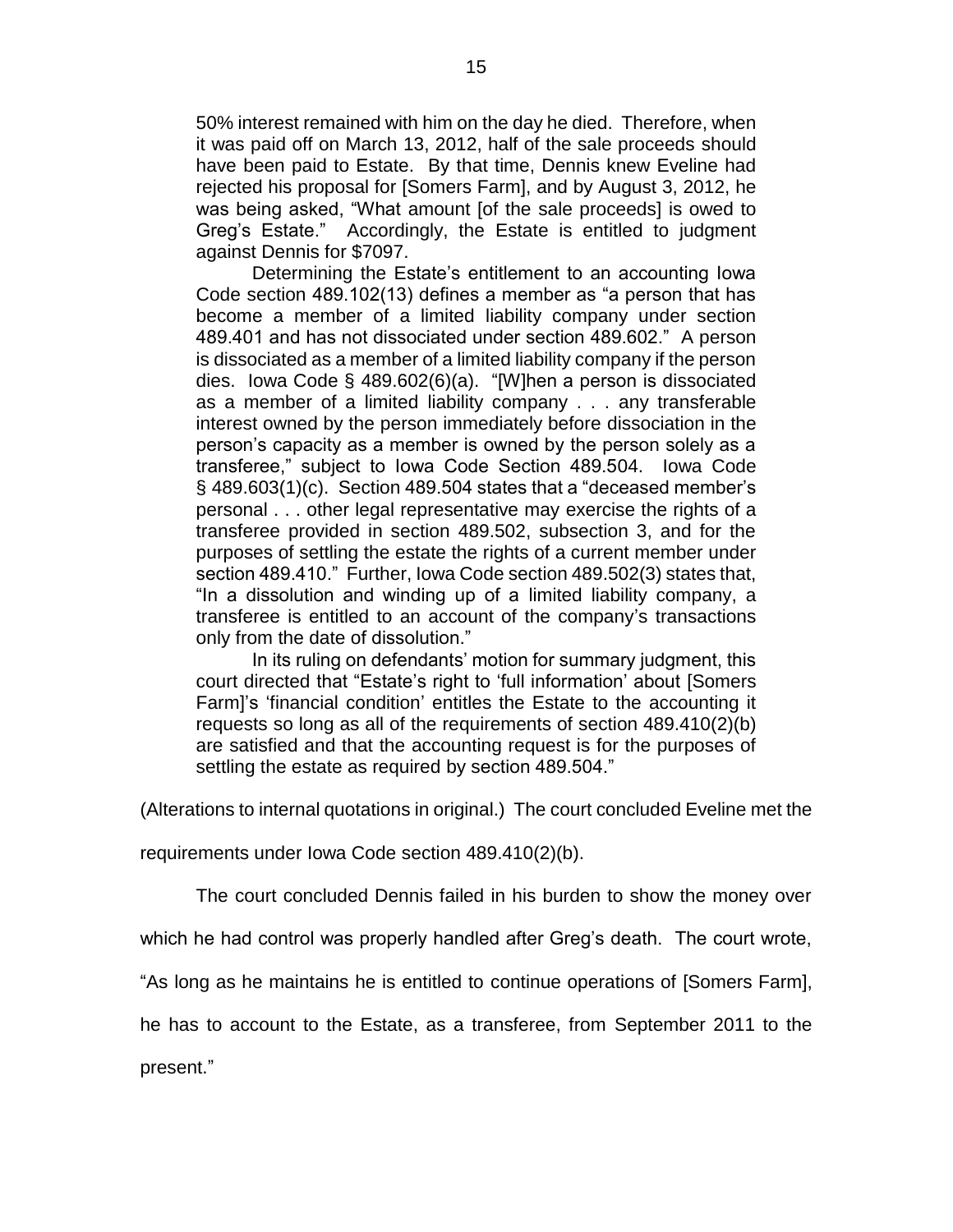The court observed the Estate's claims involved "awarding it money judgments for the Hoover contract, its capital interest, and any distributions Dennis received for which an equal distribution was not made to the Estate," entitling the Estate to interest at the rate of five percent per annum from and after the date they were received by Dennis or Somers Farm and retained beyond a reasonable time

without the Estate's consent.

 $\overline{a}$ 

The court decreed:

1. Dennis and [Somers Farm] shall provide Estate with a full, complete, and itemized accounting of all income and expenses of [Somers Farm] from and after September 1, 2011, to the present, audited and presented according to generally accepted accounting principles, and thereupon pay Estate any amount found to be due as a result of distributions made to Dennis but not to Estate, but no less than \$75,000. Interest on the resulting amount shall accrue at the rate of 5% per annum from and after the date of any distribution, and in the case of the minimum amount, from and after November 14, 2011.

2. Dennis and/or [Somers Farm], jointly and severally, shall determine and pay Estate the amount of Greg's Capital Interest, as defined in the Operating Agreement, as of September 2011, under the following conditions:

(a) The amount must be based upon the actual amounts of its liabilities at that time, not estimates;

(b) It shall not include the debt then owing to  $[9]$ [Net/Comm Services];

(c) Dennis and/or [Somers Farm] shall provide to Estate objective, reliable, and verifiable documentation of the actual amounts of the liabilities and the fair market values of the assets, as of September 2011, and a calculation of the amount of the Capital Interest;

(d) The resulting Capital Interest shall be no less than \$322,649.19;

(e) Interest on the Capital Interest amount shall accrue at the rate of 5% per annum from and after August 3, 2012.

3. If the Capital Interest is not paid within one hundred and twenty (120) days, Dennis will be required to liquidate as many of the assets of [Somers Farm] as necessary to pay such amount, and apply all of the net proceeds to the amount owing Estate.

<sup>9</sup> This is a typographical error as the court found the debt was owed *by* Net/Comm.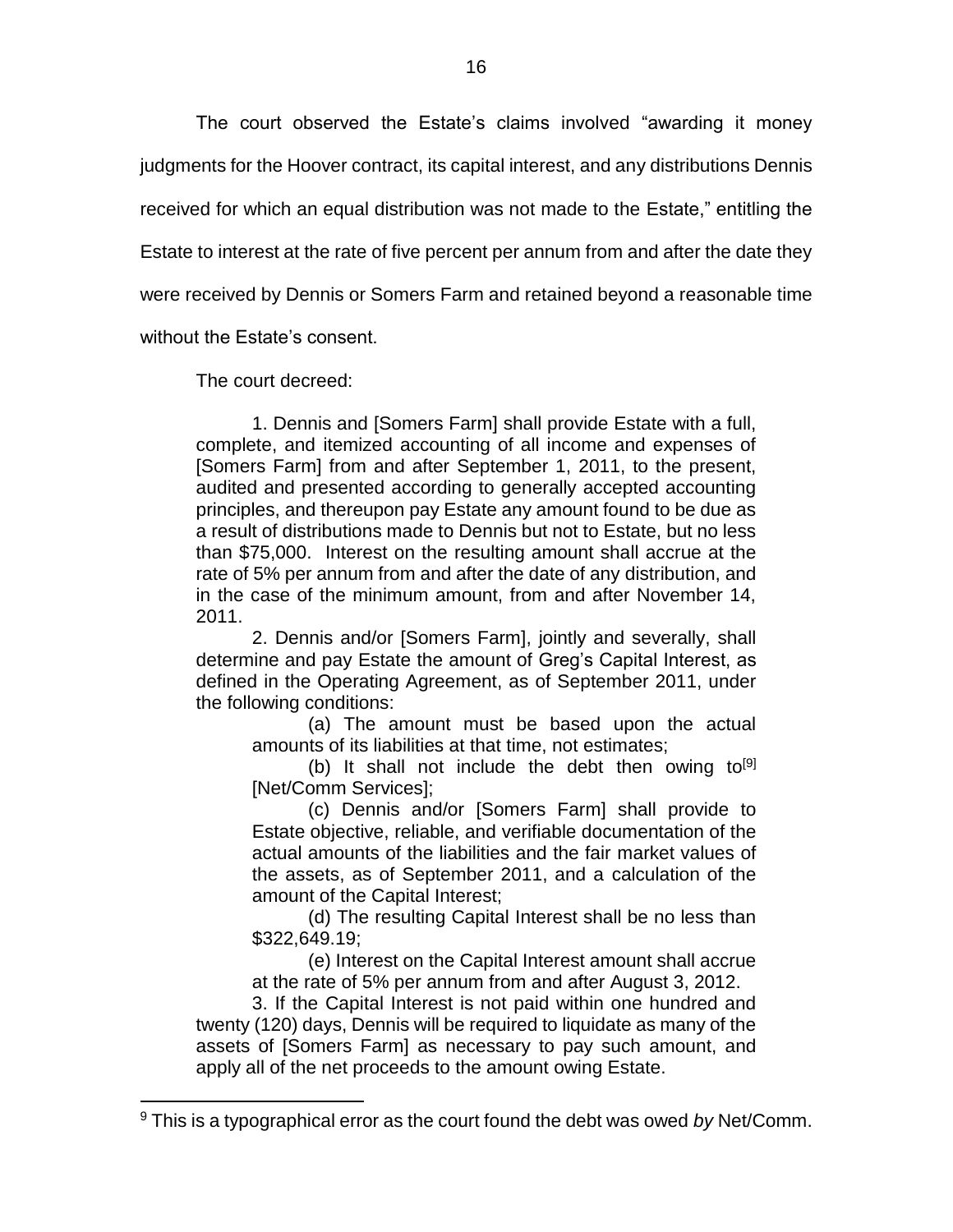4. In the event of any disagreement between plaintiffs and defendants relating to the determination and payment of the amount of Greg's 50% Capital Interest, plaintiffs may hereafter seek additional relief from the court.

5. Judgment shall be entered in favor of Estate and against Dennis for \$7097.59 (one-half of the proceeds of the Hoover contract). Interest on such amount shall accrue at the rate of 5% per annum from and after August 3, 2012.

The defendants appeal, asserting (1) partial liquidation is unnecessary because the Estate has an adequate remedy at law, (2) the decree should be modified to prevent double recovery, and (3) the dates of accrual of interest should be modified.

### **II. Scope and Standard of Review.**

This action was tried in equity, and therefore, our review is de novo. *See*  Iowa R. App. P. 6.907. "In equity cases, we are not bound by the district court's factual findings; however, we generally give them weight, especially with regard to the credibility of witnesses." *Soults Farms, Inc. v. Schafer*, 797 N.W.2d 92, 97 (Iowa 2011).

#### **III. The Operating Agreement.**

Pursuant to Iowa Code section 489.110(1) (2011), a limited liability company's operating agreement governs:

a. Relations among the members as members and between the members and the limited liability company.

b. The rights and duties under this chapter [Iowa Code chapter 489—the Revised Uniform Limited Liability Company Act (RULLCA)] of a person in the capacity of manager.

c. The activities of the company and the conduct of those activities.

d. The means and conditions for amending the operating agreement.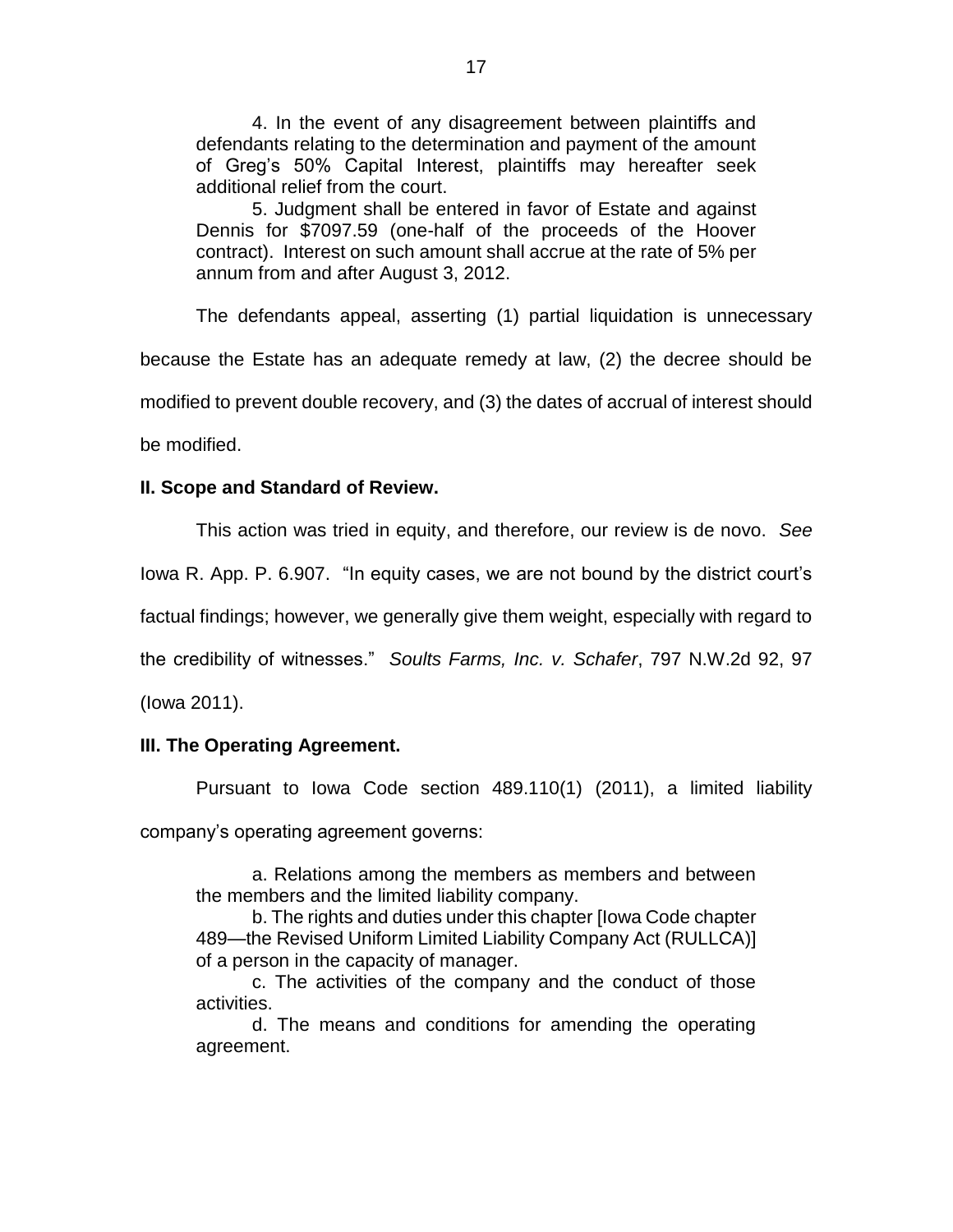If the operating agreement does not address any of the matters listed, the provisions of the RULLCA govern.<sup>10</sup> Iowa Code § 489.110(2).

The Somers Farm operating agreement contains these pertinent definitions:

1.06 "Capital Interest" shall mean an Interest that would give the Member a share of the proceeds if the Limited Liability Company's assets were sold at fair market value and then the proceeds were distributed in a complete liquidation of the Limited Liability Company.

. . . . 1.09 "Distribution" shall mean any distribution pursuant to Section 5.04 by the Limited Liability Company of cash to Members or any Distribution in Kind.

Article V of the operating agreement contains provisions relevant to

allocations and distributions:

5.04 Distribution of Cash, Securities, Warrants or Options.

(a) The Manager may distribute to the Members any cash of the Limited Liability Company in excess of working capital requirements or other amounts that they determine shall be necessary or appropriate for the operation of the business of the Limited Liability Company or its winding up and dissolution. All such cash distributions shall be made to the Members in accordance with paragraph (c) of this Section 5.04.

. . . . (c) Any distribution of cash pursuant to paragraph (a) of this Section 5.04 . . . shall be made to the Members in proportion to their interests.

(d) The value of any Distribution in Kind as of any date of determination (or in the event such date is a holiday or other day that is not a business day, as of the next preceding business day) shall be the estimated fair value of any property distributed as determined by the Members.

Article VI governs the management of Somers Farm. Section 6.03 places

these limits on the manager's authority:

 $\overline{a}$ <sup>10</sup> Although the 2004 operating agreement predates the RULLCA, lowa Code section 489.1304(2) provides: "[O]n and after January 1, 2011, this chapter governs all limited liability companies."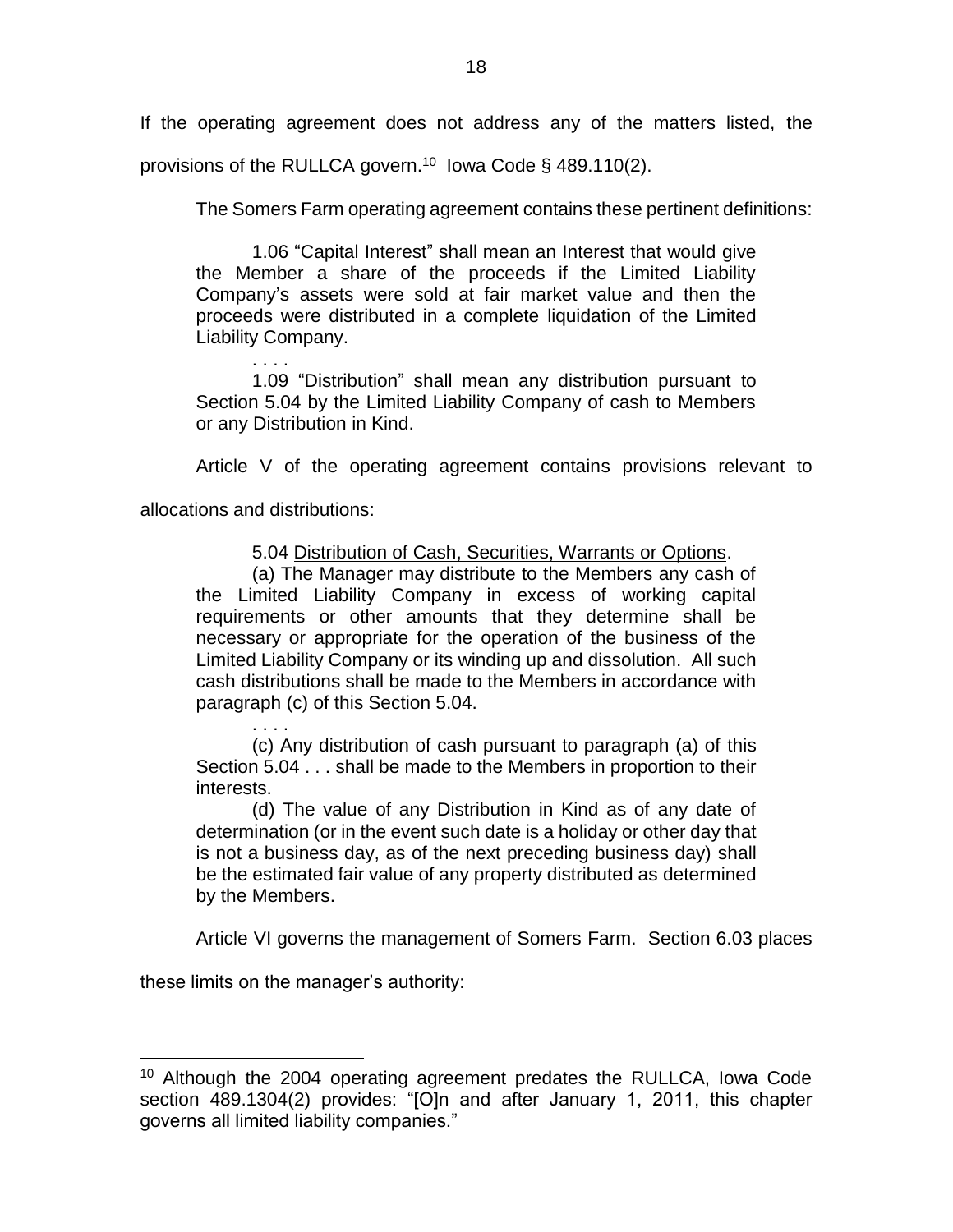The Manager shall have no authority to do any act prohibited by law or in contravention of this Agreement, nor shall the Manager have any authority to do any of the following without the prior written consent of the Members holding at least a majority of the Units;

(a) permit or cause the Limited Liability Company to make any loan to any Manager or any of their Affiliates;

(b) permit or cause the funds of the Limited Liability Company to be commingled with the funds of any other person;

(c) permit any creditor who makes a nonrecourse loan to the Limited Liability Company to acquire, at any time as a result of making such loan, any direct or indirect interest in the profits, capital or property of the Limited Liability Company other than as a secured creditor;

(d) perform any act which would impair or make impossible the ordinary conduct of the Limited Liability Company's business;

(e) sell all or substantially all of the assets of the Limited Liability Company other than in the ordinary course of business or merge the Limited Liability Company with any other entity.

As the manager of Somers Farm, Dennis had the following obligations

pursuant to section 6.04 of the operating agreement: "(b) maintain accounting

records from which a Limited Liability Company Capital Account Balance can be

determined for each member" and "(f) have fiduciary responsibility for the

safekeeping and use of all funds and assets of the Limited Liability Company, and

not employ or permit others to employ such funds or assets (including any interest

earned thereon) in any manner except for the benefit of the Limited Liability

Company."

. . . .

Article XII governs the termination and dissolution of the entity.

12.01 Events Requiring Termination and Dissolution. The Limited Liability Company shall be dissolved upon the happening of any of the following events:

(d) the death, insanity, withdrawal, retirement, resignation, expulsion, bankruptcy, or dissolution of any Member or any other event which under the Act shall result in the dissolution or termination of the Limited Liability Company unless the business of the Limited Liability Company is continued by the consent of all of the remaining Members.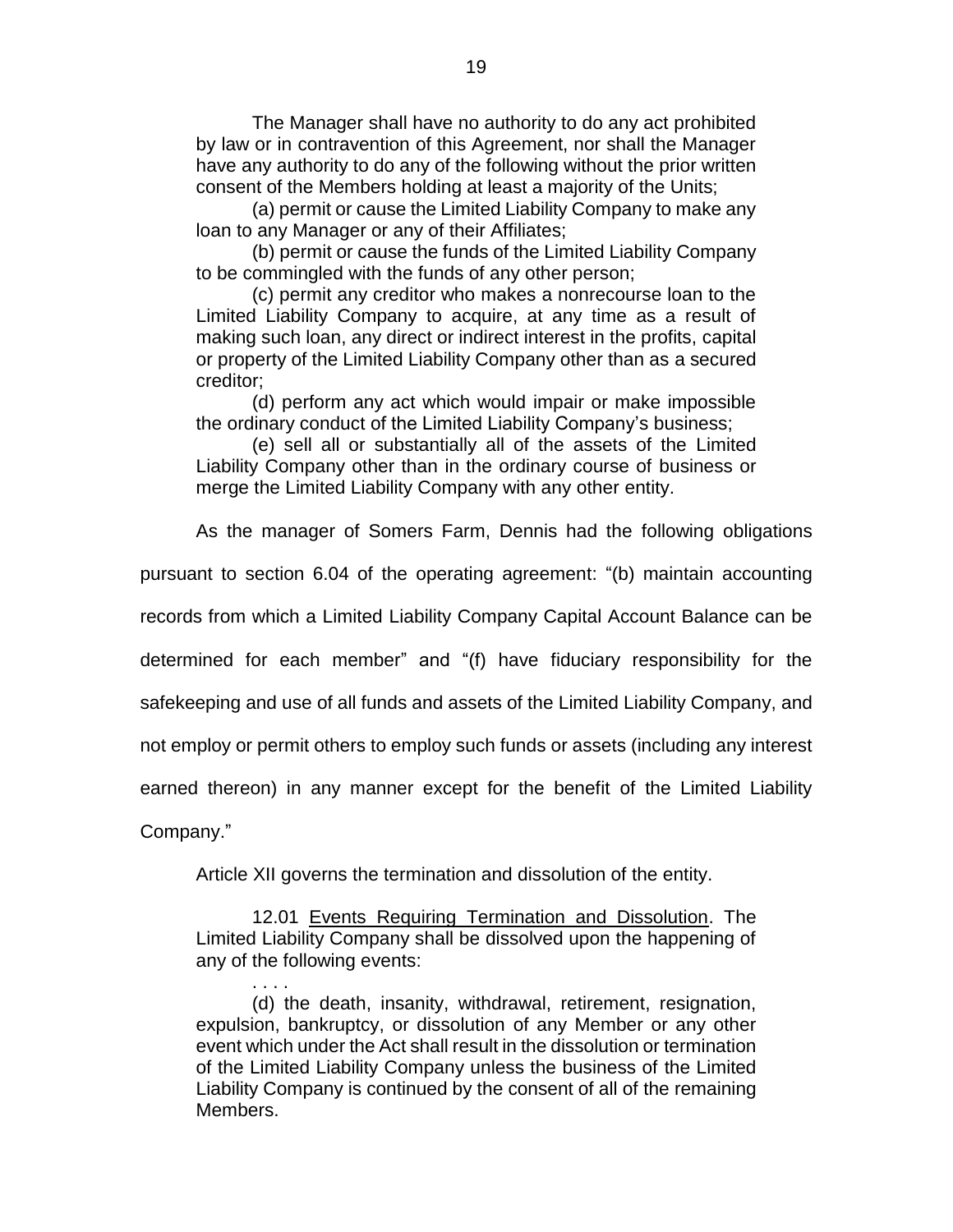#### **IV. Discussion.**

 $\overline{a}$ 

*A. Remedy.* The defendants do not claim on appeal that the trial court erred in finding Dennis, as manager, engaged in oppressive conduct vis-a-vis the other members or that the court erred in rejecting the Estate's request for dissolution of the limited liability company. Rather, they assert, "The remedy requiring partial liquidation of the remaining LLC assets fashioned by the court is not equitable and not financially advisable in the current market conditions."

The defendants maintain the Estate has the rights of a judgment creditor under lowa Code sections  $489.502^{11}$  and  $489.404(4).^{12}$  They contend that as judgment creditor, the Estate has "the capability of requesting a charging order" under section 489.503.<sup>13</sup> Building on these statements, Dennis and Somers Farm argue that because the Estate has an adequate remedy at law, partial liquidation of the Estate's share of capital interest is not necessary and the court's decree "should be modified on appeal to grant the [Estate] a charging order to collect the amounts found owed by the trial court."

<sup>&</sup>lt;sup>11</sup> "A transferee has the right to receive, in accordance with the transfer, distributions to which the transferor would otherwise be entitled." Iowa Code § 489.502(2).

<sup>&</sup>lt;sup>12</sup> "If a member or transferee becomes entitled to receive a distribution, the member or transferee has the status of, and is entitled to all remedies available to, a creditor of the limited liability company with respect to the distribution." *Id.*  § 489.404(4).

 $13$  Section 489.503(1) provides, in part, "On application by a judgment creditor of a member or transferee, a court may enter a charging order against the transferable interest of the judgment debtor for the unsatisfied amount of the judgment."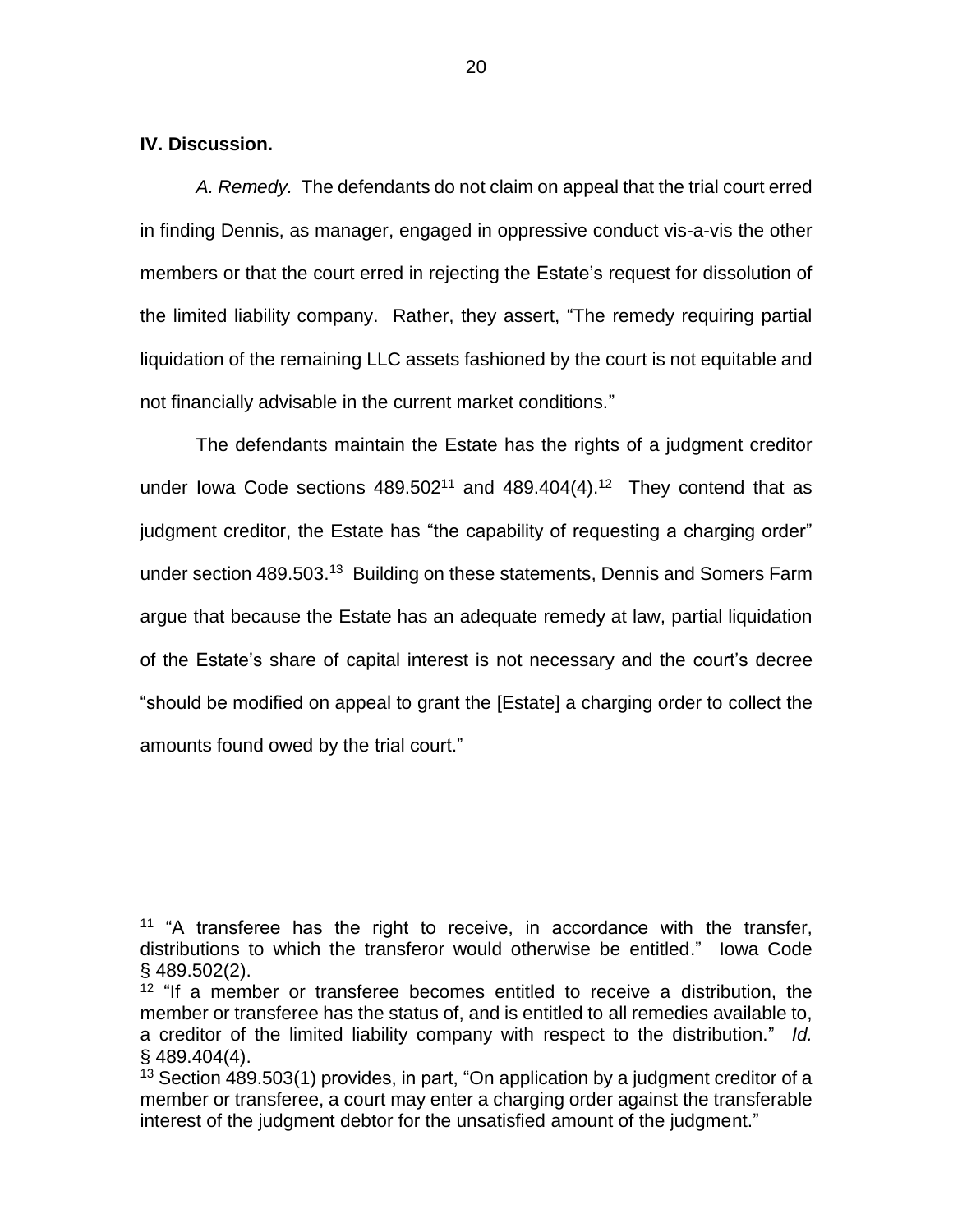The Estate contends the defendants never presented this argument to the district court and have therefore failed to preserve error. We agree. Our supreme court has observed:

Generally, we will not decide an issue presented to us on appeal that was not presented to and decided by the district court. For error to be preserved on an issue, it must be both raised and decided by the district court. If a party raises an issue and the district court does not rule on it, the party must file a motion to request a ruling on the issue.

*DuTrac Cmty. Credit Union v. Hefel*, 893 N.W.2d 282, 293–94 (Iowa 2017) (citations omitted) (noting defendant claimed the trial court was prevented from entering a charging order because the motion to compromise ordered in the bankruptcy court remained in effect). Though the defendant in *DuTrac* raised the issue in the district court, "the district court order never addressed the argument that the motion to compromise remains in effect. [The defendant] never filed a motion requesting a ruling on the issue and therefore did not properly preserve error." *Id.* at 294.

In any event, the Estate here requested dissolution of Somers Farm under section  $489.701(1)(e).<sup>14</sup>$  However, the trial court acted under section  $489.701(2)$ ,

 $\overline{a}$ <sup>14</sup> Iowa Code section 489.701(1) provides:

A limited liability company is dissolved, and its activities must be wound up, upon the occurrence of any of the following:

<sup>. . . .</sup> (e) On application by a member or transferee, the entry by a district court of an order dissolving the company on the grounds that the managers or those members in control of the company have done any of the following:

<sup>(1)</sup> Have acted, are acting, or will act in a manner that is illegal or fraudulent.

<sup>(2)</sup> Have acted or are acting in a manner that is oppressive and was, is, or will be directly harmful to the applicant.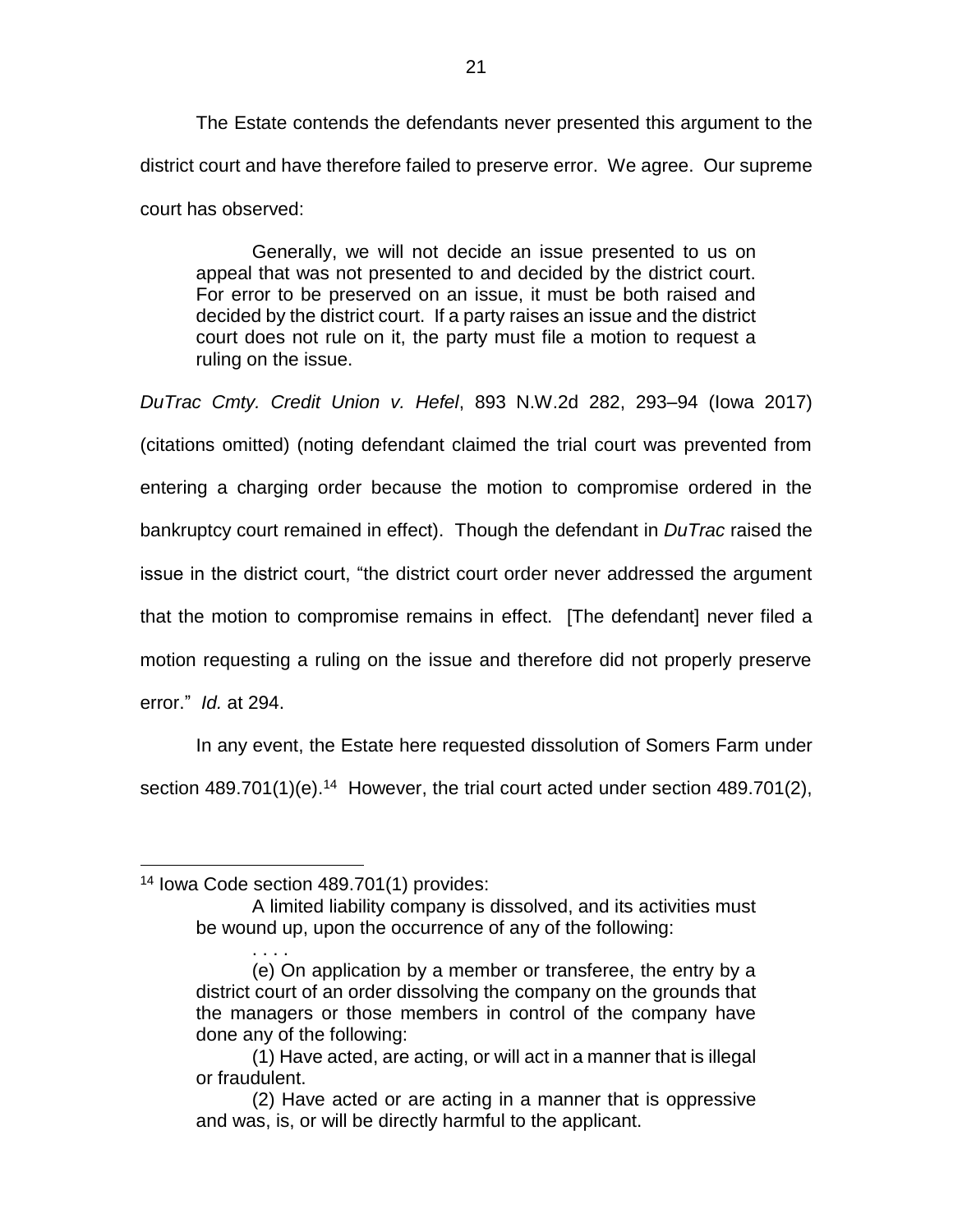which allows the court to "order a remedy other than dissolution." The defendants

themselves cited the alternative to dissolution in their proposed findings of fact,

conclusions of law, and decree. 15

Here, the trial court concluded:

For this reason, Iowa Code section 489.701(2) allows the court to fashion a remedy so that Estate is paid what it should have been paid when Dennis tried to invoke a right to buy Greg's interest. Thus, Dennis and [Somers Farm] should determine and pay Estate the amount of Greg's Capital Interest (at 50% of the Capital Interests), as defined in the Operating Agreement (which includes valuing the assets "at fair market value"), as of September 2011. . . . [A]nd Dennis'[s] conduct should not allow this amount to be less than \$322,649.19 . . . .

"[T]he court, sitting in equity, has considerable flexibility in resolving the dispute." *Baur v. Baur Farms, Inc.*, 832 N.W.2d 663, 677–78 (Iowa 2013). "In fashioning appropriate remedies, we have explained that trial courts should regard requests for general equitable relief with considerable liberality." *Id.* at 678. We find no reason to modify the remedy fashioned by the district court in lieu of dissolution under section 489.701(2).

*B. Double recovery?* The defendants next assert that compliance with the decree will result in double recovery of \$75,000—the money Dennis placed in his own account rather than Somers Farm's account when depositing the \$225,000 obtained from McNaughton Way. They argue:

 $\overline{a}$ 

<sup>&</sup>lt;sup>15</sup> The defendants wrote,

The [RULLCA] empowers the court to order "a remedy other than dissolution," [Iowa Code] § 489.701(2), one that will provide relief to the plaintiff but allow the LLC to continue. In fact, it is common for a court finding there to be oppression not to order judicial dissolution of the entity but to order a buy-out of the oppressed interest holder instead, together with any other appropriate relief.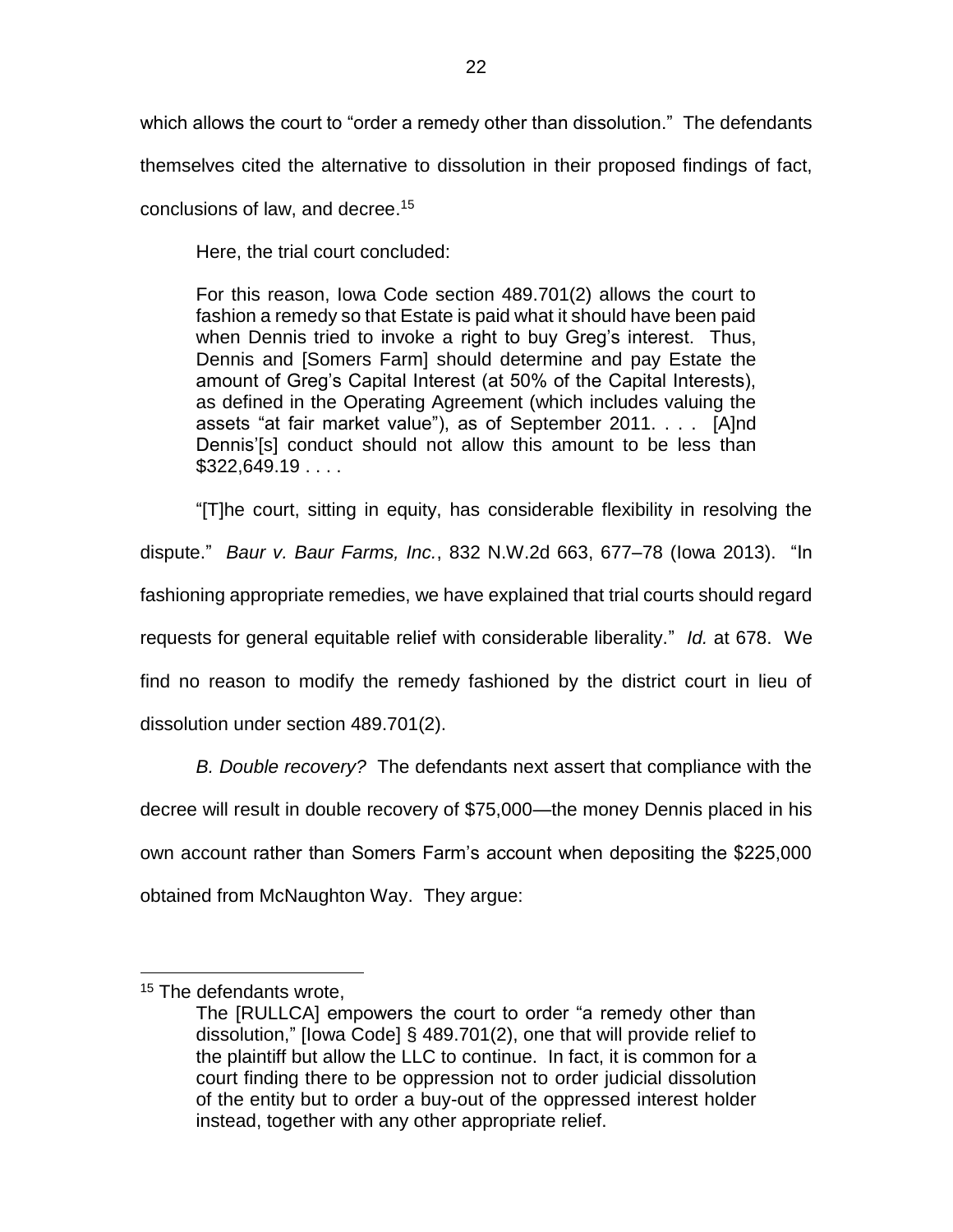The equitable remedy fashioned by the court decree does not do equity by ordering that a minimum amount of \$322,649.19 be credited to Greg's capital interest which includes one half of the \$225,000 distribution to Dennis and also orders that a minimum amount of \$75,000 must be paid in addition to the \$322,649.19. The \$75,000 is part of the \$225,000.00 that the Court found was to be included in the \$322,649.19 calculation.

We are not convinced.

 $\overline{a}$ 

As we read it, the court's ruling that the minimum amount to be credited to Greg's capital interest was \$322,649.19 includes the value of the Webb 150, which, according to the mortgage held by McNaughton Way, was \$225,000.

Separate and apart from the minimum capital interest calculation, the court decreed the Estate was entitled to a distribution equal to the \$75,000 Dennis received in November 2011 because, under section 5.01(c) of the operating agreement, a distribution to a member entitled other members to a similar distribution "in proportion to their interests."<sup>16</sup> We decline to modify the decree on this basis.

*C. Interest accrual dates.* Finally, the defendants argue the decree should be modified for purposes of interest calculations.<sup>17</sup> They note the court awarded statutory interest under Iowa Code section 535.2(1)(d) at five percent per annum from and after the date they were "received to the use of [Dennis or Somers Farm] and retained beyond a reasonable time, without [the Estate's] consent, express or implied." The defendants maintain the appropriate interest rate should be

<sup>&</sup>lt;sup>16</sup> The defendants' brief states the \$75,000 distribution to Dennis was presumed to be the combined member interests of Dennis and Linda, i.e., a fifty-percent interest.

 $17$  The defendants challenge only the distribution and capital interest dates. They make no argument as to the accrual date of the Hoover loan so we need not address that aspect of the decree.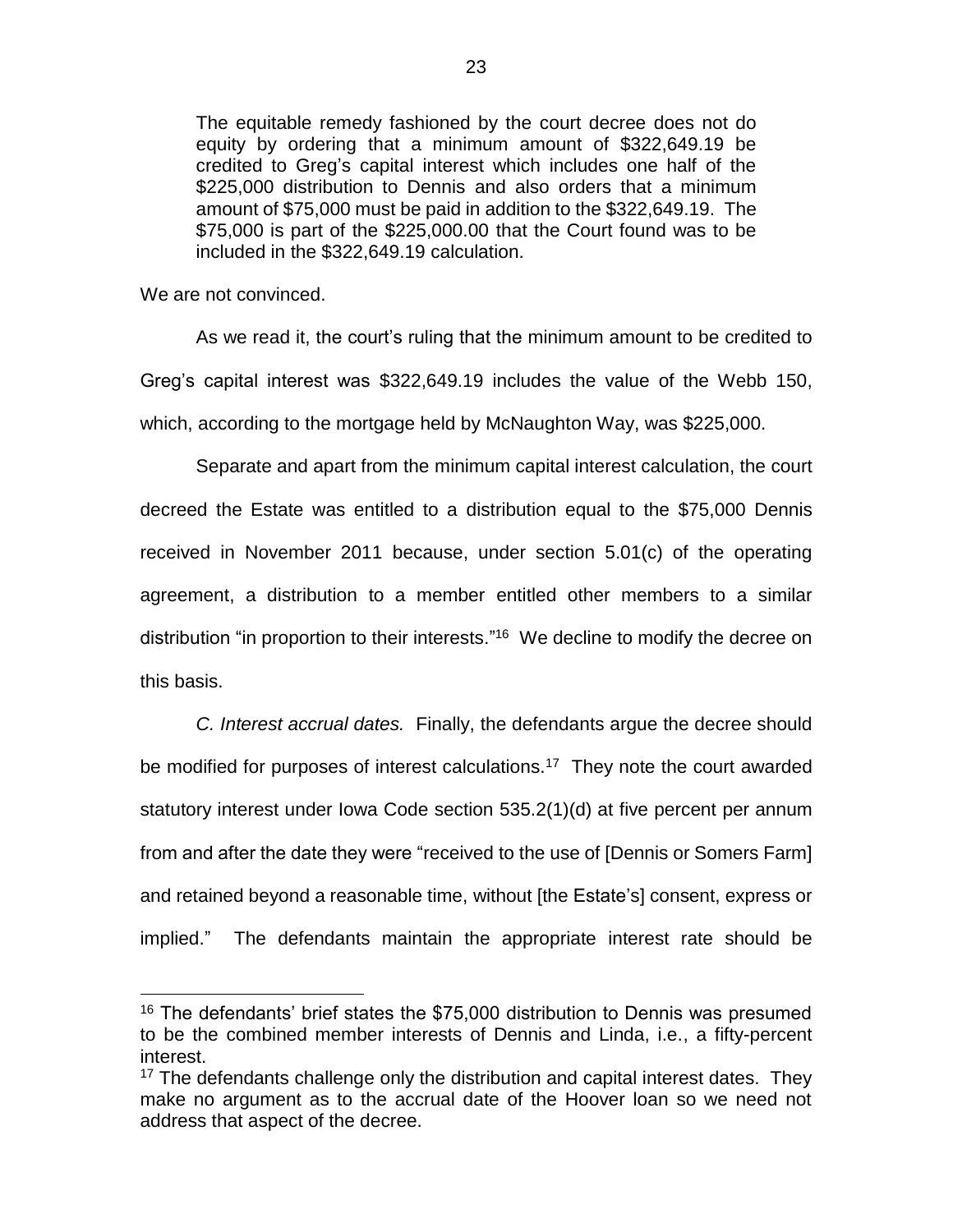determined by section 535.3, as interest "allowed on all money due on judgments and decrees of courts at a rate calculated according to section 668.13." *See Sauer v. Moffitt*, 363 N.W.2d 269, 276 (Iowa Ct. App. 1984) (awarding money judgment interest in action seeking dissolution of corporation where the court allowed a buyout alternative remedy).

The Estate counters by arguing prejudgment interest may be awarded from the time the damage is complete. *See Gosch v. Juelfs,* 701 N.W.2d 90, 92 (Iowa 2005) ("Although in many instances interest is not recoverable on unliquidated damages prior to judgment, our cases have carved out a definite exception to this rule when it has been shown that the damage was complete at a particular time.").

Generally, "interest runs from the time money becomes due and payable, and in the case of unliquidated claims this is the date they become liquidated, ordinarily the date of judgment. . . . One exception to this rule is recognized 'in cases in which the entire damage for which recovery is demanded was complete at a definite time before the action was begun.'"

*Midwest Mgmt. Corp. v. Stephens*, 353 N.W.2d 76, 83 (Iowa 1984) (alteration in original) (citations omitted).

Here, the court allowed prejudgment interest on (1) the \$75,000 distribution to Dennis, (2) the Estate's interest in Somers Farm as Greg's transferee, and (3) Greg's interest in the Hoover contract. We conclude the decree must be modified—in part.

*1. Distribution and Hoover contract.* First, as they did in the previous division, the defendants argue the \$75,000 Dennis deposited into his own account should be included in the \$225,000 loaned by McNaughton Way to Somers Farm and is not a separate item of damages. We have already rejected that argument.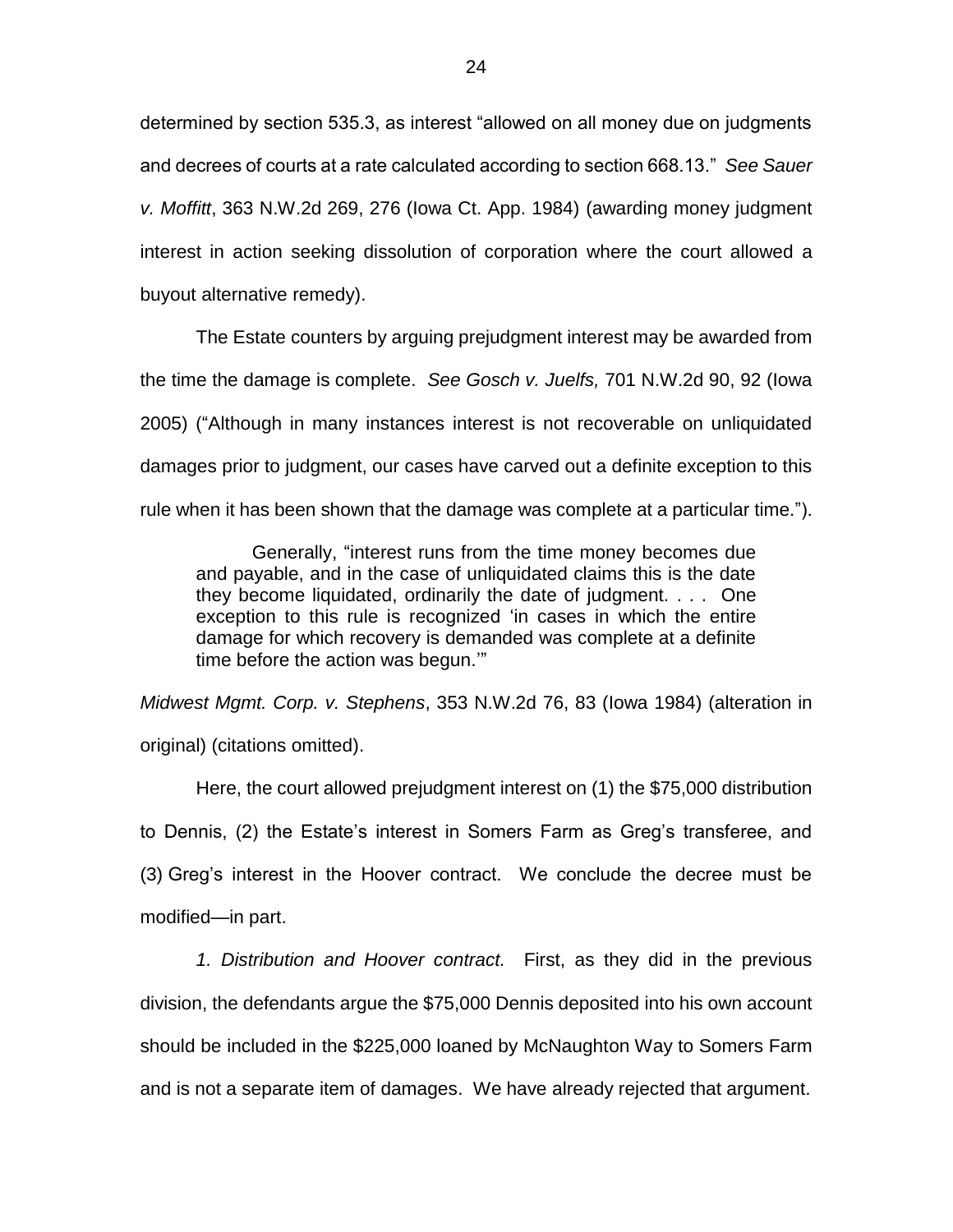Dennis transferred \$75,000 from the Somers Farm bank account to his own

on November 14, 2011. Under the operating agreement, the Estate was entitled

to a similar payment on that date. Thus, that amount became due and payable on

November 14, 2011. Interest at a rate of five percent per annum shall run from

that date.

With respect to the Hoover contract, the trial court made these factual findings:

57. On March 1, 2012, Bjornstad emailed Dennis with information regarding the Hoover contract, indicating that the buyers were going to pay off the balance before the due date and take deed to the property.

58. On March 12, 2012, the warranty deed "in fulfillment" of the Hoover contract was recorded.

59. According to Bjornstad's email, the balance of the Hoover contract at that time would have been slightly less than \$14,195.19.

60. . . . [T]he proceeds of the payoff of the Hoover contract, were assigned to [Somers Farm]. Therefore, the court finds that Greg's 50% interest in those sale proceeds, or approximately \$7097, were payable to the estate on March 13, 2012.

This sum of \$7097, too, represents an amount of damage "complete at a

particular time" and thus interest should be allowed as to that item from March 13,

2012. *See Gosch*, 701 N.W.2d at 92–93 ("When, as here, a definite amount of

recovery has been fixed by the trier of fact for a damage item shown to be complete

at a particular time, interest should be allowed as to that item from the time that

the damage was shown to be complete."). Interest at a rate of five percent per

annum shall run from that date.

*2. Capital interest.* With respect to the accrual date of the capital interest,

however, we agree with the defendants that interest should be awarded from the

date judgment was entered, November 29, 2019. *See Sauer*, 363 N.W.2d at 276.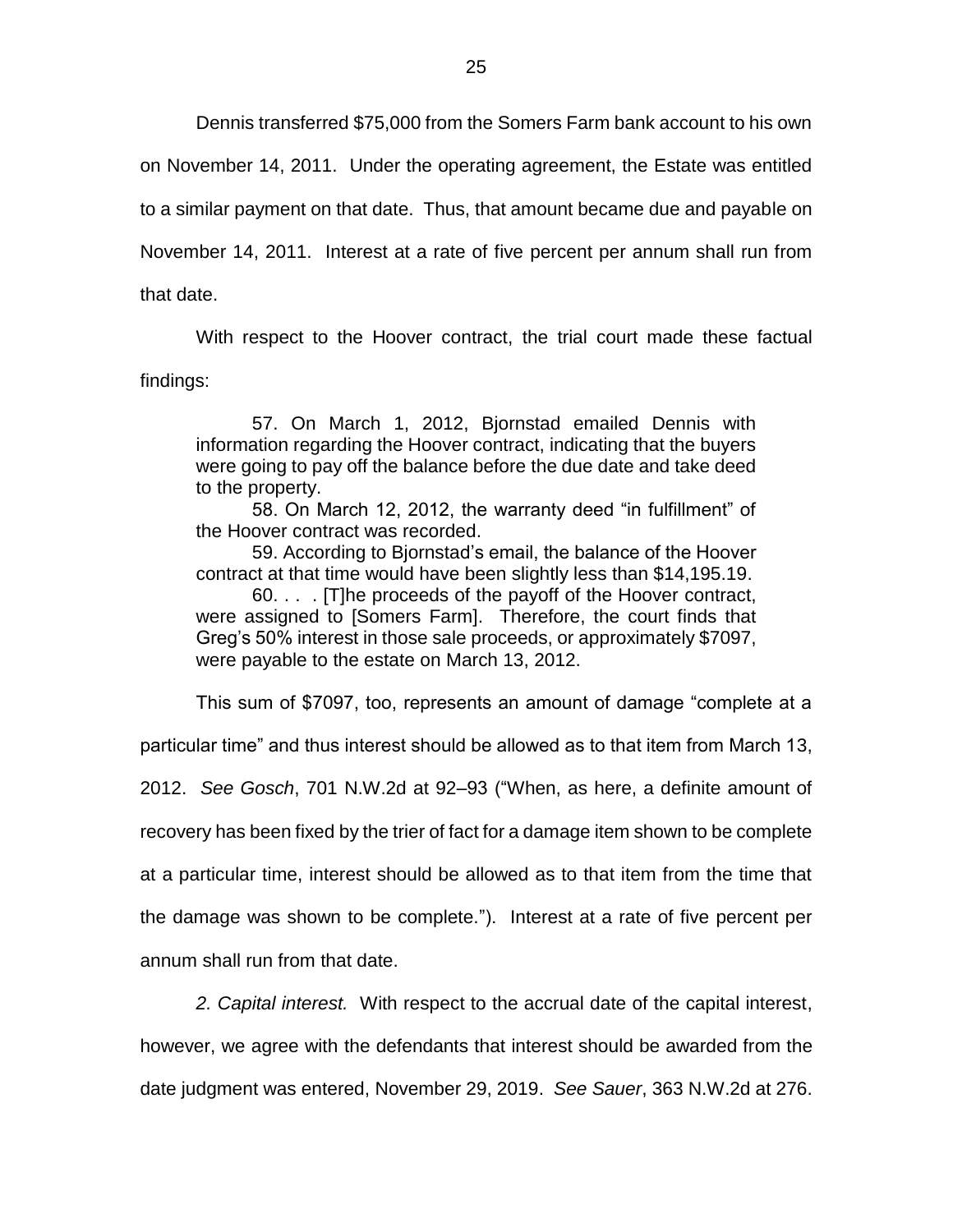We note the trial court ruled on November 15, 2017, that there is "a genuine

dispute of material fact that Greg held more than a 10% interest" in Somers Farm.

And,

[t]here is a genuine dispute of material fact whether Estate's request for an accounting of [Somers Farm's] transactions, profits, state and condition of the assets, monies on hand, and monies drawn out by Dennis satisfies the three requirements of section 489.410(2)(b) and are for purposes of settling Estate as required by section 489.504.

The court resolved those factual disputes on November 29, 2019, and

ordered:

2. Dennis and/or [Somers Farm], jointly and severally, shall determine and pay Estate the amount of Greg's Capital Interest, as defined in the Operating Agreement, as of September 2011, under the following conditions:

(a) The amount must be based upon the actual amounts of its liabilities at that time, not estimates;

(b) It shall not include the debt then [owed by Net/Comm Services];

(c) Dennis and/or [Somers Farm] shall provide to Estate objective, reliable, and verifiable documentation of the actual amounts of the liabilities and the fair market values of the assets, as of September 2011, and a calculation of the amount of the Capital Interest[.]

The trial court sitting in equity determined a *minimum* capital interest based on its

observation that "delay in time and Dennis'[s] conduct should not allow this amount

to be less than \$322,649.19." Under these circumstances, interest shall run on the

capital interest portion of the decree from the date of judgment.

# **V. Conclusion.**

The district court was within its authority to provide equitable relief, and the

ruling did not provide for a double recovery of \$75,000. We affirm the court's

decree in all respects with one exception. We modify the language of decretal

paragraph 2(e), which shall provide: "Interest on the Capital Interest amount shall